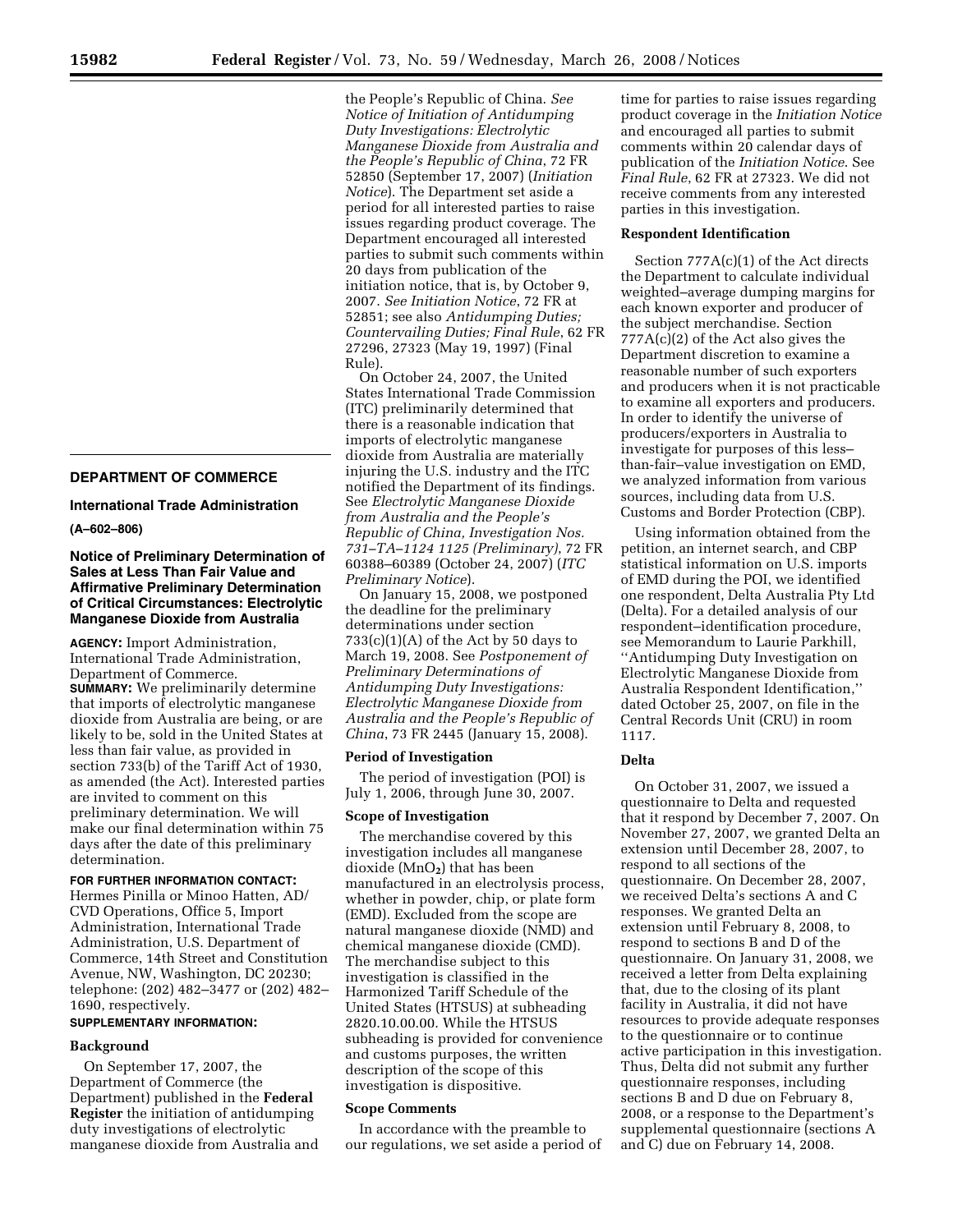## **Use of Adverse Facts Available**

For the reasons discussed below, we determine that the use of adverse facts available (AFA) is appropriate for the preliminary determination with respect to Delta.

# A. Use of Facts Available

Section 776(a)(2) of the Act provides that, if an interested party withholds information requested by the administering authority, fails to provide such information by the deadlines for submission of the information and in the form or manner requested, subject to subsections (c)(1) and (e) of section 782 of the Act, significantly impedes a proceeding under this title, or provides such information but the information cannot be verified as provided in section 782(i), the administering authority shall use, subject to section 782(d) of the Act, facts otherwise available in reaching the applicable determination. Section 782(e) of the Act states further that the Department shall not decline to consider submitted information if all of the following requirements are met: (1) the information is submitted by the established deadline; (2) the information can be verified; (3) the information is not so incomplete that it cannot serve as a reliable basis for reaching the applicable determination; (4) the interested party has demonstrated that it acted to the best of its ability; and (5) the information can be used without undue difficulties.

On January 31, 2008, forty–eight days before the Department's preliminary determination, Delta informed the Department that it did not have resources to continue active participation in the instant investigation. See Letter from Delta, ''Notification of Intent Not to Participate Due to Closure of Australian EMD Facility'' (January 31, 2008). Because Delta ceased participation in the instant investigation, Delta did not provide pertinent information necessary to calculate an antidumping margin for the preliminary determination. Specifically, Delta did not respond to sections B and D of the Department's questionnaire and did not respond to the January 30, 2008, supplemental questionnaire concerning its already–filed responses to sections A and C. Thus, by not providing the pertinent information we requested that is necessary to calculate an antidumping margin for the preliminary determination, Delta has failed to cooperate to the best of its ability. Therefore, we find that the application of total facts available for Delta is

warranted in this preliminary determination.

B. Application of Adverse Inferences for Facts Available

In selecting from among the facts otherwise available, section 776(b) of the Act provides that, if the administering authority finds that an interested party has failed to cooperate by not acting to the best of its ability to comply with a request for information from the administering authority, in reaching the applicable determination under this title, the administering authority may use an inference adverse to the interests of that party in selecting from among the facts otherwise available. See, *e.g., Notice of Final Determination of Sales at Less than Fair Value: Circular Seamless Stainless Steel Hollow Products from Japan*, 65 FR 42985, 42986 (July 12, 2000) (*CSSSHP Final Determination*) (the Department applied total AFA where the respondent failed to respond to the antidumping questionnaire).

Adverse inferences are appropriate ''to ensure that the party does not obtain a more favorable result by failing to cooperate than if it had cooperated fully.'' See, *e.g., Statement of Administrative Action* accompanying the Uruguay Round Agreements Act, H. Doc. No. 103–316, at 870 (1994) (*SAA*). Furthermore, ''affirmative evidence of bad faith, or willfulness, on the part of a respondent is not required before the Department may make an adverse inference.'' See *Antidumping Duties; Countervailing Duties*, 62 FR 27296, 27340 (May 19, 1997). Although the Department provided Delta with 58 days to respond to sections A and C of the questionnaire and 93 days to respond to sections B and D of the questionnaire, Delta did not respond adequately to the Department's questionnaire. While Delta has provided a reason for not participating in this investigation, this constitutes a failure on the part of Delta to cooperate to the best of its ability to comply with a request for information by the Department within the meaning of sections 776(b) and 782(d) of the Act. Because Delta did not provide the information requested, section 782(e) of the Act is not applicable. Therefore, the Department preliminarily finds that, in selecting from among the facts otherwise available, an adverse inference is warranted. See, *e.g., CSSSHP Final Determination*, 65 FR at 42986.

C. Selection and Corroboration of Information Used as Facts Available

Where the Department applies AFA because a respondent failed to cooperate by not acting to the best of its ability to comply with a request for information, section 776(b) of the Act authorizes the Department to rely on information derived from the petition, a final determination, a previous administrative review, or other information placed on the record. See also 19 CFR 351.308(c). It is the Department's practice to use the highest calculated rate from the petition in an investigation when a respondent fails to act to the best of its ability to provide the necessary information and there are no other respondents. See, *e.g., Notice of Preliminary Determination of Sales at Less Than Fair Value and Postponement of Final Determination: Purified Carboxymethylcellulose From Finland*, 69 FR 77216, 77218 (December 27, 2004) (unchanged in final determination, 70 FR 28279 (May 17, 2005)). Therefore, because an adverse inference is warranted, we have assigned Delta a rate of 120.59 percent based on the rate alleged in the petition, as recalculated in this preliminary determination and discussed below. See *Antidumping Duty Petitions on Electrolytic Manganese Dioxide from Australia and the People's Republic of China* (August 22, 2007) (*Petition*), September 4, 2007, Supplements to the Petition (addressing the Department's requests for additional information and clarification on certain areas in the *Petition), Initiation Notice*, 72 FR at 52854, and the Preliminary Determination Analysis Memorandum (March 19, 2008).

When using facts otherwise available, section 776(c) of the Act provides that, when the Department relies on secondary information (such as the petition) rather than on information obtained in the course of an investigation, it must corroborate, to the extent practicable, information from independent sources that are reasonably available at its disposal.

The *SAA* clarifies that ''corroborate'' means the Department will satisfy itself that the secondary information to be used has probative value. See *SAA* at 870. To corroborate secondary information, the Department will examine, to the extent practicable, the reliability and relevance of the information used. See *Tapered Roller Bearings and Parts Thereof, Finished and Unfinished, from Japan, and Tapered Roller Bearings, Four Inches or Less in Outside Diameter, and Components Thereof, from Japan; Preliminary Results of Antidumping Duty Administrative Reviews and Partial Termination of Administrative Reviews*, 61 FR 57391, 57392 (November 6, 1996) (unchanged in final results, 62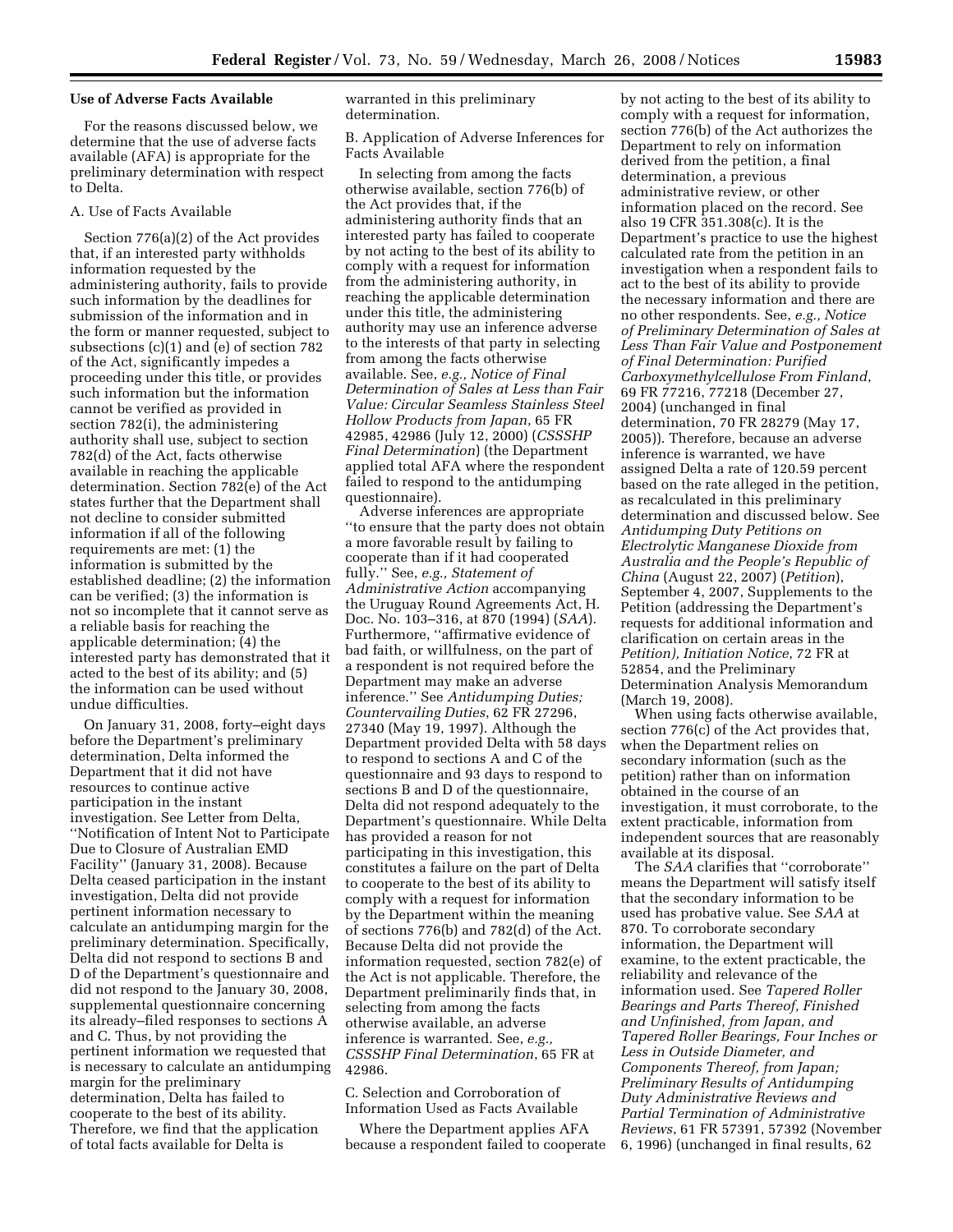information obtained from interested

parties during the particular

investigation. See 19 CFR 351.308(d). For the purposes of this investigation, to the extent appropriate information was available, we reviewed the adequacy and accuracy of the information in the *Petition* during our pre–initiation analysis and again for purposes of this preliminary determination. See *Antidumping Duty Investigation Initiation Checklist: Electrolytic Manganese Dioxide from Australia* (September 11, 2007) (Australia Initiation Checklist). We examined evidence supporting the calculations in the *Petition* to determine the probative value of the margins alleged in the *Petition* for use as AFA for purposes of this preliminary determination. During our pre–initiation analysis, we examined the key elements of the export–price and normal–value calculations used in the *Petition* to derive margins. During our pre– initiation analysis, we also examined information from various independent sources provided either in the Petition or in the supplements to the *Petition*  that corroborates key elements of the export–price and normal–value calculation used in the *Petition* to derive an estimated margin.

## *U.S. Price*

The petitioner calculated a single U.S. price using the POI–average unit customs values (AUVs) for U.S. import data, as reported on the ITC's Dataweb for the POI. The petitioner deducted an amount for foreign inland–freight costs. See *Petition*, at Exhibit 11, Supplemental Responses at Exhibit R, and *Australia Initiation Checklist*, at 5– 6. The petitioner provided an affidavit from an individual attesting to the validity of the inland–freight costs it used in the calculation of net U.S. price. See *Petition*, at Exhibit 13. In calculating the export price, the petitioner relied exclusively on AUV data with respect to U.S. imports from Australia under the HTSUS number 2820.10.00.00. This HTSUS number is a ''basket category'' as it includes both subject EMD and non–subject CMD and NMD. The petitioner used PIERS data to demonstrate that the imports under HTSUS number 2820.10.00.00 are, in fact, overwhelmingly subject merchandise because PIERS provides more specific product–identification information than official U.S. Census

data as reported on the ITC's Dataweb import statistics. See *Petition*, at Exhibit 10. U.S. official import statistics are sources that we consider reliable and thus require no further corroboration. See, *e.g., Notice of Preliminary Determination of Sales at Less Than Fair Value: Superalloy Degassed Chromium from Japan*, 70 FR 48538 (August 18, 2005), and Memorandum to the File from Dmitry Vladimirov entitled ''Preliminary Determination in the Antidumping Duty Investigation of Superalloy Degassed Chromium from Japan: Corroboration of Total Adverse Facts Available Rate,'' at 3, August 11, 2005 (*Chromium from Japan*) (unchanged in final determination, 70 FR 65886 (November 1, 2005)). In addition, the petitioner provided information that indicates that there are no producers of CMD or NMD in Australia and that the majority of imports under this HTSUS number are from a company that only produces EMD. Further, we obtained no other information that would make us question the reliability of the pricing information provided in the *Petition*.

Based on our examination of the aforementioned information, we consider the petitioner's calculation of net U.S. prices to be reliable and relevant. Because the rate is both reliable and relevant it is corroborated.

On February 19, 2008, the petitioner provided comments with respect to U.S. price. Specifically, the petitioner requests that the Department adjust the petition rate by using information in Delta's U.S. database to calculate net U.S. price. The petitioner argues that the Department should use Delta's U.S. database to derive U.S. price because it is more accurate than the information contained in the petition. According to the petitioner, using this information will ensure that Delta is not unfairly rewarded for its failure to cooperate in this investigation.

Because we have not had an opportunity to confirm that we would be relying upon accurate information for purposes of calculating a dumping margin as accurately as possible in the instant case, we find information contained in Delta's U.S. database to be unreliable in this investigation. See sections 776(a)(2) and 782(i) of the Act. As such, we have preliminarily determined not to use any data submitted by Delta in this proceeding.

## *Normal Value*

With respect to normal value, the petitioner provided information that there were no sales in commercial quantities of EMD in the home market during the POI and that home–market

prices were not reasonably available. The petitioner proposed Japan as the largest third–country comparison market and demonstrated that Japan is a viable third–country market. See *Petition*, at Exhibit 15. The petitioner provided Global Trade Atlas EMD import data for exports from Australia into Japan and compared them with U.S. EMD import data for imports from Australia. According to these figures, the sales volume to Japan was greater than five percent of the sales volume to the United States. The petitioner compared third–country prices with an estimate of the cost of producing EMD in powder form by Delta. Because these data indicated that sales of EMD were made at prices below the product's cost of production (COP), pursuant to sections 773(a)(4), 773(b), and 773(e) of the Act, the petitioner based normal value for sales of EMD in Japan on constructed value.

Pursuant to section 773(b)(3) of the Act, the COP consists of the cost of manufacturing (COM), selling, general, and administrative expenses (SG&A), and packing expenses. To calculate the COM, the petitioner relied on its own costs during the 2006 fiscal year, adjusted for known differences between the costs in the United States and the costs in Australia. The petitioner obtained all of the cost differences between the United States and Australia that were used to calculate the COM from public sources. The petitioner used its own factory–overhead costs (FOH) as a conservative estimate of the Australian FOH. This is because the petitioner's facilities are older than Delta's and would thus likely have lower depreciation because more of the assets making up the petitioner's facilities would likely have reached the end of their service lives and, thus, have no book value. Because Delta's unconsolidated financial statements were not reasonably available, the petitioner used the financial statements of an Australian zinc producer because, it asserted, zinc undergoes a production process similar to EMD. For purposes of the *Initiation Notice*, we adjusted the petitioner's calculation of SG&A and profit ratios by using information from Delta PLC's consolidated financial statement pertinent to the Australian EMD segment of its business. We used Delta PLC's financial records because these records included Delta's actual costs of producing the merchandise under consideration. See *Australia Initiation Checklist* for a full description of the petitioner's methodology and the adjustments we made to those calculations for the initiation decision.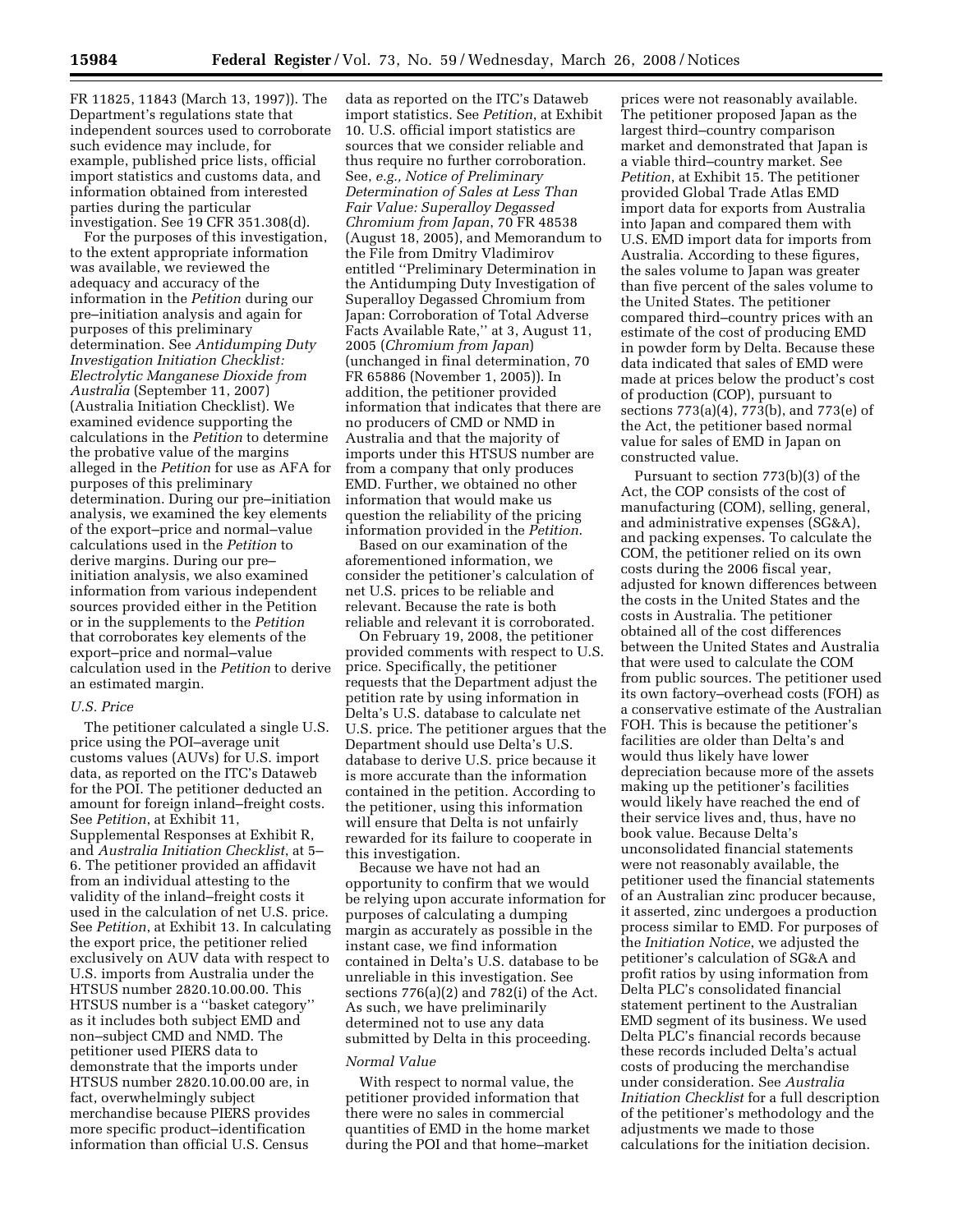In the *Australia Initiation Checklist*, we stated that the petitioner provided information demonstrating reasonable grounds to believe or suspect that sales of EMD were made at prices below the fully absorbed COP within the meaning of section 773(b) of the Act. See *Australia Initiation Checklist*, at 7. Consequently, we found reasonable grounds to believe or suspect that sales of the foreign like product were made below the COP, within the meaning of section  $773(b)(2)(A)(i)$  of the Act. Accordingly, we initiated a country– wide, sales–below-cost investigation.

With regard to profit, we stated in our *Australia Initiation Checklist* that we did not include an amount for profit in our calculation of constructed value because the manganese segment of Delta PLC had a net loss for the year ending 2006. See *Australia Initiation Checklist*, at 9. We also stated that we would examine different options for calculating a profit later in this proceeding if it becomes necessary to calculate a constructed value from the *Petition* information. *Id*. at 9.

Section 773(e)(2)(B)(iii) of the Act requires the Department to use the amounts incurred and realized for SG&A and for profits based on any other reasonable method if actual data are not available with respect to SG&A and profit. In accordance with our practice, to determine an appropriate profit rate we have considered several factors in the instant case: 1) the similarity of the potential surrogate company's business operations and products to Delta's; 2) the contemporaneity of the surrogate data to the POI. See *Notice of Final Determination of Sales at Less Than Fair Value: Pure Magnesium From Israel*, 66 FR 49349 (September 27, 2001), and the accompanying *Decision Memorandum* at Comment 8. The greater the similarity in business operations and products, the more likely that there is a greater correlation in the profit experience of the two companies. Contemporaneity is important because markets change over time and the more current the data the more reflective it would be of the market in which the respondent is operating. *Id*.

In its February 19, 2008, comments the petitioner requested that the Department adjust the petition rate by adding an amount for profit to the calculation of constructed value. The petitioner asserts that, in situations such as those found in this case, the Department's general practice is to assign to the non–cooperating respondent the highest margin alleged in the petition, as an adverse inference, in accordance with section 776(b) of the Act. The petitioner argues that, although

the petition rate was based on constructed value, in its notice of initiation of the investigation the Department did not apply an amount for profit in its constructed–value recalculation and indicated explicitly that it would correct this deficiency if it became necessary to apply adverse inferences using the petition rate. The petitioner asserts that, because Delta is the only EMD producer in Australia and because Delta PLC's 2007 interim report indicates that its EMD division is still generating an operating loss, the Department has essentially two options for identifying a usable profit rate for recalculating constructed value. Specifically, the petitioner argues, the Department can either use the profit rate of Zinifex Limited, an Australian producer of merchandise comparable to EMD, or use the profit rate of a non– Australian EMD producer. The petitioner contends that, if the Department decides to use the profit rate of an Australian producer of comparable merchandise, it recommends that the Department use the profit rate contained in the 2007 Annual Report of Zinifex Limited. See Petitioner's Submission, ''Electrolytic Manganese Dioxide from Australia; Application of Facts Available for Preliminary Determination'' at 5 (February 19, 2008). Citing *Certain Steel Nails from the United Arab Emirates: Initiation of Antidumping Duty Investigation*, 72 FR 38816, 38820 (July 16, 2007), the petitioner argues that the Department has an established practice of accepting surrogate financial ratios of comparable companies in the same country for purposes of initiation.

The petitioner asserts that, if the Department decides to apply the surrogate profit rate of an EMD producer, then the Department must look to contemporaneous information for a company located outside Australia. The petitioner claims that it is aware of only one EMD producer in India that had a positive profit during the relevant period.

Based on the information on the record, we have preliminarily determined to use Zinifex Limited as a surrogate company from which to select a reasonable profit rate for use in the calculation of constructed value. For purposes of contemporaneity, we derived the surrogate profit rate from Zinifex Limited's 2006 financial statement. Using this statement as a source for a profit rate ensures that the data is contemporaneous with the data used in the *Petition*, which was based solely on 2006 cost experience. Our decision to use Zinifex Limited was based on the fact that it is an Australian

zinc producer with similar production processes to that of EMD production, which involves electrolysis. Specifically, both production processes use the electrolytic process to produce zinc. See *Petition* at page 21 and Exhibit 8. Using Zinifex Limited's financial statements yields a profit rate of 44.27 percent. See Preliminary Determination Analysis Memorandum (March 19, 2008).

Because the petitioner had demonstrated, and we confirmed, the validity of the input–usage quantities it used in its COP/constructed value build–up, used public sources of information, such as official import statistics that we confirmed were accurate to value inputs of production, and used Delta PLC's (Delta's consolidated parent company) audited financial statements, which are publicly available, to compute Delta's finance expense that we confirmed were accurate, we consider the petitioner's calculation of normal value, based on constructed value, to be reliable. With regard to SG&A, as stated above, we recalculated the petitioner's calculation using Delta PLC's audited financial statements. In addition, with regard to profit, we calculated a profit rate using Zinifex Limited's audited financial statements, which are publicly available. Zinifex Limited is an Australian producer of comparable merchandise and thus its business operations and products are similar to that of the respondent's in the instant case. Further, we consider the petitioner's calculation of normal value corroborated because the bulk of the calculations relied on publicly available information or import statistics that do not require further corroboration. Therefore, because we confirmed the accuracy and validity of the information underlying the derivation of the margin we have calculated in this preliminary determination by examining source documents as well as publicly available information, we preliminarily determine that the margin based on the rate alleged in the *Petition*, as recalculated in this preliminary determination, is reliable for the purposes of this investigation.

In making a determination as to the relevance aspect of corroboration, the Department will consider information reasonably at its disposal as to whether there are circumstances that would render a margin not relevant. Where circumstances indicate that the selected margin is not appropriate as AFA, the Department will disregard the margin and determine an appropriate margin. For example, in *Fresh Cut Flowers from Mexico: Final Results of Antidumping Duty Administrative Review*, 61 FR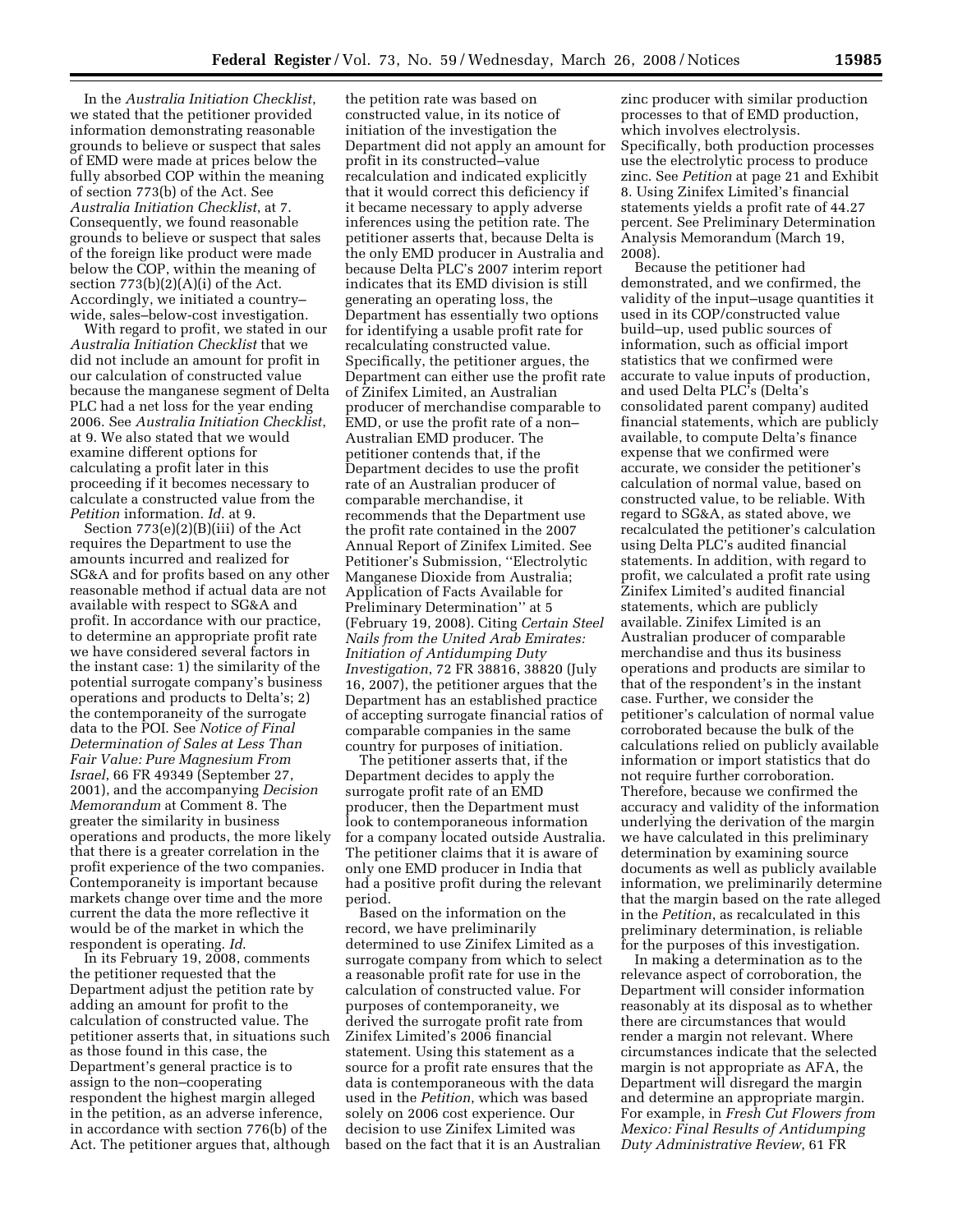6812, 6814 (February 22, 1996), the Department disregarded the highest margin as ''best information available'' (the predecessor to ''facts available'') because the margin was based on another company's uncharacteristic business expense that resulted in an unusually high dumping margin.

In Am. *Silicon Techs. v. United States*, 273 F. Supp. 2d 1342, 1346 (CIT 2003), the court found that the AFA rate bore a ''rational relationship'' to the respondent's ''commercial practices,'' and was, therefore, relevant. In the pre– initiation stage of this investigation, we confirmed that the calculation of the margin in the *Petition* reflects commercial practices of the particular industry during the POI. Further, no information has been presented in the investigation that calls into question the relevance of this information.

As such, we preliminarily determine that the margin based on the rate alleged in the *Petition*, as recalculated in this preliminary determination, is relevant as the AFA rate for Delta in this investigation.

Similar to our position in *Polyethylene Retail Carrier Bags from Thailand: Preliminary Results of Antidumping Duty Administrative Review*, 71 FR 53405, 53407 (September 11, 2006) (unchanged in final results, 72 FR 1982 (January 17, 2007)), because this is the first proceeding involving Delta, there are no probative alternatives. Accordingly, by using information that was corroborated in the pre–initiation stage of this investigation and preliminarily determined to be relevant to Delta in this investigation, we have corroborated the AFA rate ''to the extent practicable.'' See section 776(c) of the Act, 19 CFR 351.308(d), and *NSK Ltd. v. United States*, 346 F. Supp. 2d 1312, 1336 (CIT 2004) (stating that "pursuant to the to the extent practicable' language...the corroboration requirement itself is not mandatory when not feasible''). Therefore, we find that the estimated margin of 120.59 percent we have calculated in this preliminary determination has probative value. Consequently, in selecting AFA with respect to Delta, we have applied the margin rate of 120.59 percent, the highest estimated dumping margin set forth in this investigation. See Preliminary Determination Analysis Memorandum (March 19, 2008).

Delta filed comments on the application of AFA and selection of a profit rate on March 11, 2008. We considered those comments for purposes of this preliminary determination. We will address comments parties raise in their case briefs in our final determination.

#### **Targeted Dumping**

On January 17, 2008, Tronox LCC (the petitioner) filed a targeted–dumping allegation concerning Delta under section 777A(d)(I)(B) of the Act. Because Delta decided not to participate in this investigation for the reasons stated above and, therefore, we have applied AFA to its exports, we find the issue of targeted dumping to be moot and have not addressed it in this preliminary determination.

## **All–Others Rate**

Section 735(c)(5)(B) of the Act provides that, where the estimated weighted–average dumping margins established for all exporters and producers individually investigated are zero or *de minimis* margins or are determined entirely under section 776 of the Act, the Department may use any reasonable method to establish the estimated all–others rate for exporters and producers not individually investigated. This provision contemplates that, if the data do not permit weight–averaging margins other than the zero, *de minimis*, or total facts– available margins, the Department may use any other reasonable methods. See also *SAA*, at 873. Because the petition contained only one estimated dumping margin and because there are no other respondents in this investigation, there are no additional estimated margins available with which to create the all– others rate. Therefore, we are using the preliminary determination margin of 120.59 percent as the all–others rate. In addition, because Delta provided incomplete information on the record that we were unable to verify, we were unable to calculate a margin for the all– others rate.

#### **Critical Circumstances**

#### A. Delta

On February 19, 2008, the petitioner requested that the Department make a finding that critical circumstances exist with respect to imports of EMD from Australia. The petitioner alleged that there is a reasonable basis to believe or suspect that critical circumstances exist with respect to the subject merchandise. The petitioner based its allegation on evidence of massive imports of subject merchandise for the post–petition period of September through December 2007.

Because this allegation was filed earlier than the deadline for the preliminary determination, we must issue our preliminary critical– circumstances determination not later than the preliminary determination. See 19 CFR 351.206(c)(2).

Section 733(e)(1) of the Act provides that the Department will preliminarily determine that critical circumstances exist if there is a reasonable basis to believe or suspect that:

(A)(i) there is a history of dumping and material injury by reason of dumped imports in the United States or elsewhere of the subject merchandise, or (ii) the person by whom, or for whose account, the merchandise was imported knew or should have known that the exporter was selling the subject merchandise at less than its fair value and that there was likely to be material injury by reason of such sales, and (B) there have been massive imports of the subject merchandise over a relatively short period.

In determining whether the relevant statutory criteria have been satisfied, the Department considered the evidence presented in the petitioner's February 19, 2008, submission and the *ITC Preliminary Notice*.

To determine whether there is a history of injurious dumping of the merchandise under investigation, in accordance with section  $733(e)(1)(A)(i)$ of the Act, the Department normally considers evidence of an existing antidumping duty order on the subject merchandise in the United States or elsewhere to be sufficient. See, *e.g., Notice of Preliminary Determination of Sales at Less Than Fair Value, Postponement of Final Determination, and Affirmative Preliminary Determination of Critical Circumstances in Part: Certain Lined Paper Products From India*, 71 FR 19706 (April 17, 2006) (unchanged in final determination, 71 FR 45012 (August 8, 2006)). The petitioner has made no statement concerning a history of dumping of EMD from Australia. Moreover, we are not aware of any antidumping duty order on EMD from Australia in any other country. Therefore, the Department finds no history of injurious dumping of EMD from Australia pursuant to section  $733(e)(1)(A)(i)$  of the Act.

To determine whether the person by whom, or for whose account, the merchandise was imported knew or should have known that the exporter was selling the subject merchandise at less than its fair value, in accordance with section  $733(e)(1)(A)(ii)$  of the Act, the Department normally considers margins of 25 percent or more for export–price sales or 15 percent or more for constructed export–price (CEP) transactions sufficient to impute knowledge of dumping. See, *e.g., Final Determination of Sales at Less Than*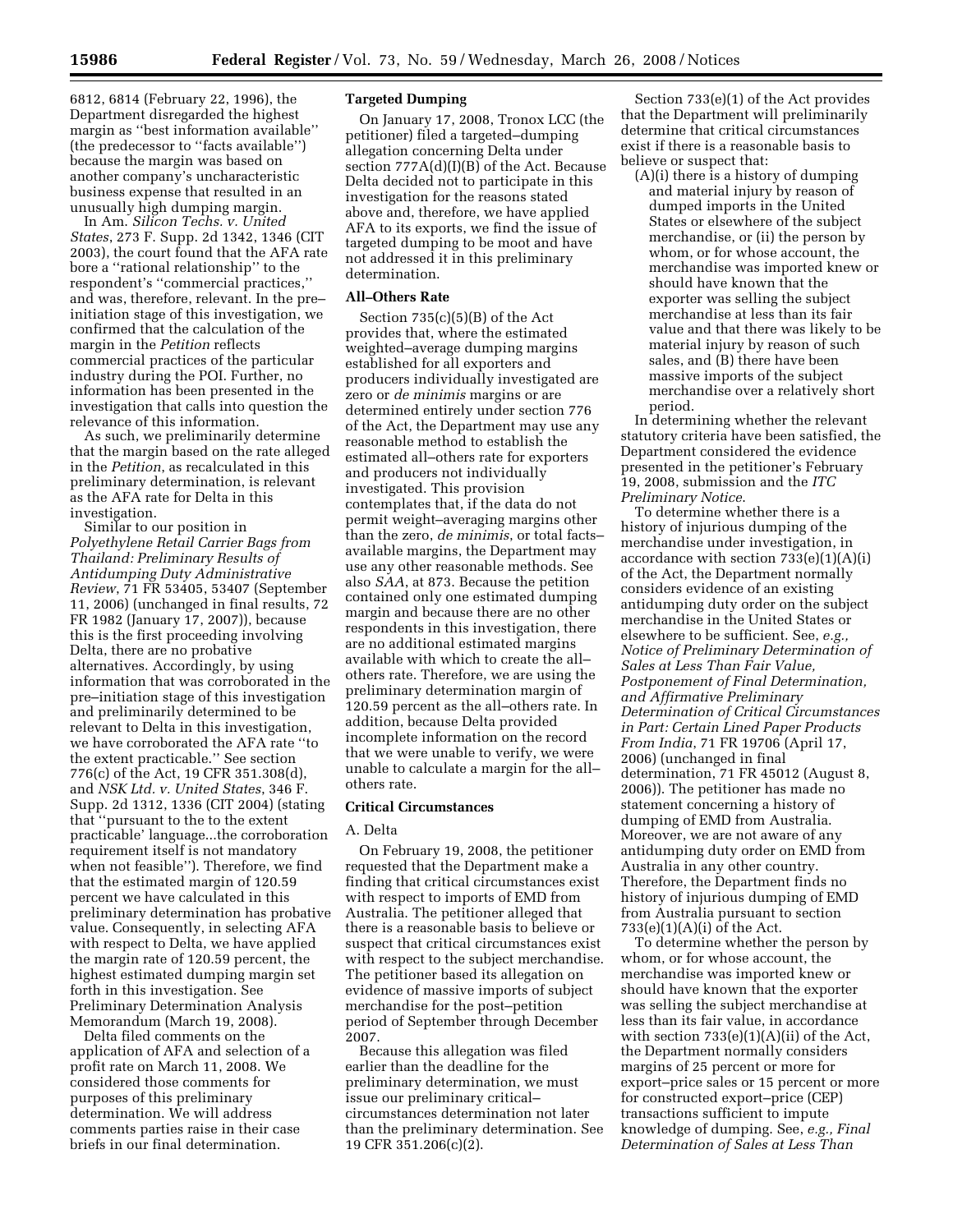*Fair Value: Certain Cut–to-Length Carbon Steel Plate from the People's Republic of China*, 62 FR 61964, 61966 (November 20, 1997)). For the reasons explained above, we have assigned a margin of 120.59 percent to Delta. Based on this margin, we have imputed importer knowledge of dumping for imports from Delta.

In determining whether there is a reasonable basis to believe or suspect that an importer knew or should have known that there was likely to be material injury by reason of dumped imports, consistent with section 733(e)(1)(A)(ii) of the Act, normally the Department will look to the preliminary injury determination of the ITC. See, *e.g., Notice of Final Determination of Sales at Less Than Fair Value: Stainless Steel Sheet and Strip in Coils From Japan*, 64 FR 30574, 30578 (June 8, 1999) (*Stainless Steel from Japan*). The ITC preliminarily found a reasonable indication of material injury to the domestic industry due to imports of EMD from Australia which are alleged to be sold in the United States at less than fair value and, on this basis, the Department may impute knowledge of likelihood of injury to this respondent. See *ITC Preliminary Notice*, 72 FR at 60388. Thus, we determine that the knowledge criterion for ascertaining whether critical circumstances exist has been satisfied.

Because Delta has met the first prong of the critical–circumstances test, according to section 733(e)(1)(A) of the Act we must examine whether imports from Delta were massive over a relatively short period of time. Section 733(e)(1)(B) of the Act provides that the Department will preliminarily determine that critical circumstances exist if there is a reasonable basis to believe or suspect that there have been massive imports of the subject merchandise over a relatively short period.

Section 351.206(h)(1) of the Department's regulations provides that, in determining whether imports of the subject merchandise have been ''massive,'' the Department normally will examine the volume and value of the imports, seasonal trends, and the share of domestic consumption for which the imports accounted. In addition, 19 CFR 351.206(h)(2) provides that an increase in imports of 15 percent during the ''relatively short period'' of time may be considered ''massive.''

Section 351.206(i) of the Department's regulations defines ''relatively short period'' as normally being the period beginning on the date the proceeding begins (*i.e.*, the date on which the petition is filed) and ending at least

three months later. The Department's regulations also provide that, if the Department finds that importers, exporters, or producers had reason to believe, at some time prior to the beginning of the proceeding, that a proceeding was likely, the Department may consider a period of not less than three months from that earlier time.

Because we do not have verifiable data from Delta, we must base our ''massive imports'' determination on the facts available, pursuant to section 776(a) of the Act.1 Because Delta failed to cooperate by not acting to the best of its ability to respond fully to our questionnaires, we may make an adverse inference in selecting the facts available, pursuant to section 776(b) of the Act.

The Department's long–standing practice is to rely on respondent– specific shipment data to determine whether imports were massive in the context of critical–circumstance determinations. Where such information does not exist because of the respondent's failure to cooperate to the best of its ability in the course of the investigation, the Department normally makes an adverse inference that imports were massive during the relevant time period. We do not normally rely on publicly available import data as facts available in such circumstances because such data are imprecise and often reflect the activity of multiple exporters and products, *i.e.*, subject merchandise may have entered the United States during the relevant period under a broad HTSUS category. In this case, however, we are presented with unique circumstances such that Delta is the only known exporter of EMD from Australia and public information indicates that imports under the respective HTSUS category are of subject merchandise. Moreover, the data demonstrate that imports of merchandise produced and exported by Delta were massive over a relatively short period. Thus, under these unique circumstances, the Department believes it appropriate to rely on import data, as facts available with an adverse inference, in determining whether the massive–imports requirement for the

critical–circumstances determination has been met with respect to Delta.

Based on our determination that there is a reasonable basis to believe or suspect that the importer knew or should have known that Delta was selling EMD from Australia at less than fair value, that there was likely to be material injury by reason of such dumped imports, and that there have been massive imports of EMD from Delta over a relatively short period, we preliminarily determine that critical circumstances exist for imports from Australia of EMD produced by Delta.

Delta filed comments on critical circumstances on March 10, 2008. We considered those comments for purposes of this preliminary determination. We will address any comments parties raise in their case briefs in our final determination.

## B. All Others

It is the Department's normal practice to conduct its critical–circumstances analysis of companies in the all–others group based on the experience of investigated companies. See, *e.g., Notice of Final Determination of Sales at Less Than Fair Value: Certain Steel Concrete Reinforcing Bars from Turkey*, 62 FR 9737, 9741 (March 4, 1997), where the Department found that critical circumstances existed for the majority of the companies investigated and concluded that critical circumstances also existed for companies covered by the all–others rate. As we determined in *Notice of Final Determination of Sales at Less Than Fair Value: Hot–Rolled Flat–Rolled Carbon–Quality Steel Products from Japan*, 64 FR 24329, 24338 (May 6, 1999), applying that approach literally could produce anomalous results in certain cases. Thus, in deciding whether critical circumstances apply to companies covered by the all–others rate, the Department also considers the traditional critical–circumstances criteria.

First, in determining whether there is a reasonable basis to believe or suspect that an importer knew or should have known that the exporter was selling EMD at less than fair value, we look to the all–others rate. See *TTR from Japan*, 68 FR at 71077. The dumping margin for the all–others category, 120.59 percent, is greater than the 25–percent threshold necessary to impute knowledge of dumping consistent with section  $733(e)(1)(A)(ii)$  of the Act. Second, based on the ITC's preliminary determination that there is a reasonable indication of material injury, we also find that importers knew or should have known that there would be material

<sup>1</sup>Because Delta did not respond fully to our questionnaires, we consider Delta a noncooperating respondent and, accordingly, we did not request monthly shipment data from Delta, consistent with our practice. See *Notice of Preliminary Determination of Sales at Less Than Fair Value and Affirmative Preliminary Determination of Critical Circumstances: Wax and Wax/Resin Thermal Transfer Ribbons from Japan*, 68 FR at 71078 (December 22, 2003) (TTR from Japan) (unchanged in final determination, 69 FR 11834 (March 12, 2004)).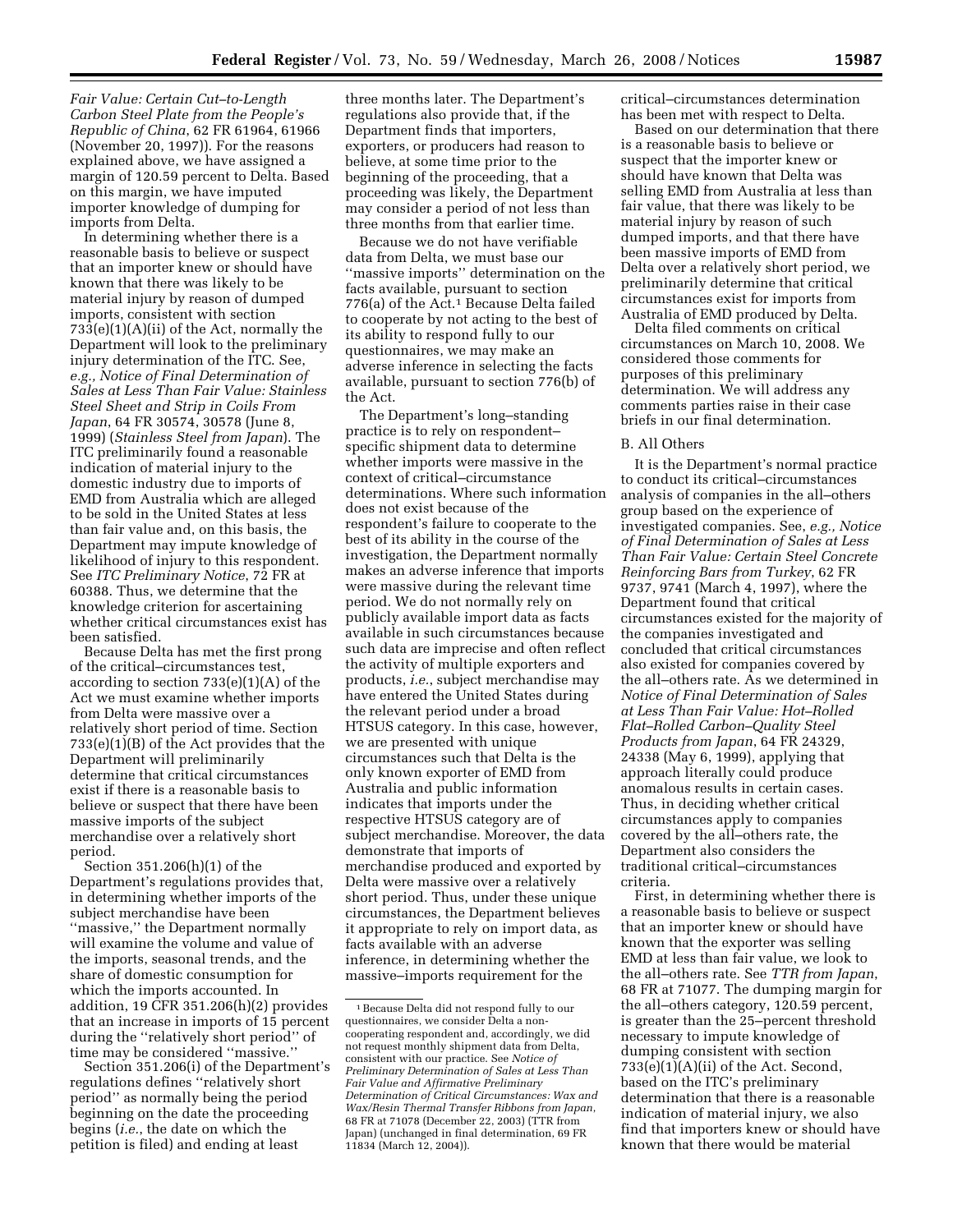injury from the dumped merchandise, consistent with 19 CFR 351.206. See *ITC Preliminary Notice*, 72 FR at 60388.

Finally, with respect to massive imports, we are unable to base our determination on our findings for Delta because our determination for Delta was based on AFA. We have not inferred, as AFA, that massive imports exist for companies under the all–others category, because, unlike the uncooperative company in question, the all–others companies have not failed to cooperate in this investigation. Therefore, an adverse inference with respect to finding a massive surge in imports by the all–others companies is not appropriate. In addition, the record indicates that the only producer of EMD from Australia is Delta. See ''Antidumping Duty Investigation on Electrolytic Manganese Dioxide from Australia Respondent Identification,'' October 25, 2007. Thus, we determine that there were no massive imports from companies in the all–others category.

Consequently, the criteria necessary for determining affirmative critical circumstances with respect to the all– others category have not been met. Therefore, we have preliminarily determined that critical circumstances do not exist for imports of EMD from Australia for companies in the all– others category, as there were no shipments of the foreign like product from any other companies during the relevant period.

## **Preliminary Determination**

We preliminarily determine that the following dumping margins exist for the period July 1, 2006, through June 30, 2007:

| Manufacturer or Ex-<br>porter | Margin (percent) |  |
|-------------------------------|------------------|--|
|                               | 120.59           |  |
| All Others                    | 120.59           |  |

## **Suspension of Liquidation**

In accordance with section 733(d) of the Act, we will instruct CBP to suspend liquidation of all entries of EMD from Australia that are entered, or withdrawn from warehouse, for consumption on or after the date of publication of this notice in the **Federal Register**. Additionally, for Delta we will instruct CBP to suspend liquidation of entries made on or after 90 days prior to the publication of this notice in accordance with section 733(e)(2) of the Act. We will instruct CBP to require a cash deposit or the posting of a bond equal to the margins, as indicated in the chart above, as follows: (1) the rate for Delta will be 120.59 percent; (2) if the

exporter is not a firm identified in this investigation but the producer is, the rate will be the rate established for the producer of the subject merchandise; (3) the rate for all other producers or exporters will be 120.59 percent. These suspension–of-liquidation instructions will remain in effect until further notice.

## **International Trade Commission Notification**

In accordance with section 733(f) of the Act, we have notified the ITC of our preliminary determination of sales at less than fair value. If our final antidumping determination is affirmative, the ITC will determine whether the imports covered by that determination are materially injuring, or threatening material injury to, the U.S. industry. The deadline for the Commission's determination would be the later of 120 days after the date of this preliminary determination or 45 days after the date of our final determination, pursuant to section 735(b)(2) of the Act.

#### **Public Comment**

Case briefs for this investigation must be submitted no later than 50 days after the publication of this notice, pursuant to 19 CFR 351.309(c)(1)(i). Rebuttal briefs must be filed within five days after the deadline for submission of case briefs, consistent with 19 CFR 351.309(d)(1). A list of authorities used, a table of contents, and an executive summary of issues should accompany any briefs submitted to the Department. Executive summaries should be limited to five pages total, including footnotes.

Section 774 of the Act provides that the Department will hold a hearing to afford interested parties an opportunity to comment on arguments raised in case or rebuttal briefs, provided that such a hearing is requested by an interested party. If a request for a hearing is made in an investigation, the hearing normally will be held two days after the deadline for submission of the rebuttal briefs at the U.S. Department of Commerce, 14th Street and Constitution Avenue, N.W., Washington, DC 20230. See 19 CFR 351.310(d)(1). Parties should confirm by telephone the time, date, and place of the hearing 48 hours before the scheduled time.

Interested parties who wish to request a hearing, or to participate if one is requested, must submit a written request within 30 days of the publication of this notice. See 19 CFR 351.310(c). Requests should specify the number of participants and provide a list of the issues to be discussed. Oral presentations will be limited to issues raised in the briefs.

We will not be conducting a verification of Delta's responses because it has failed to file responses to all of our questionnaires, as discussed above in the Use of Adverse Facts Available section of this notice. Therefore, the deadline for submission of factual information in 19 CFR 351.301(b)(1) is not applicable. Thus, the deadline for submission of factual information in this investigation will be seven days after the date of publication of this notice.

We will make our final determination within 75 days after the date of this preliminary determination, pursuant to section 735(a)(1) of the Act.

This determination is issued and published pursuant to sections 733(f) and 777(i)(1) of the Act.

Dated: March 19, 2008.

**David M. Spooner,**  *Assistant Secretary for Import Administration.*  [FR Doc. E8–6167 Filed 3–25–08; 8:45 am] **BILLING CODE 3510–DS–S** 

# **DEPARTMENT OF COMMERCE**

# **International Trade Administration**

**A–570–919** 

## **Electrolytic Manganese Dioxide from the People's Republic of China: Preliminary Determination of Sales at Less Than Fair Value and Postponement of Final Determination**

**AGENCY:** Import Administration, International Trade Administration, Department of Commerce.

**EFFECTIVE DATE:** March 26, 2008. **SUMMARY:** We preliminarily determine that electrolytic manganese dioxide (''EMD'') from the People's Republic of China (''PRC'') is being, or is likely to be, sold in the United States at less than fair value (''LTFV''), as provided in section 733 of the Tariff Act of 1930, as amended (''the Act''). The estimated margins of sales at LTFV are shown in the ''Preliminary Determination'' section of this notice. Pursuant to a request from an interested party, we are postponing the final determination and extending the provisional measures from a four–month period to not more than six months. Accordingly, we will make our final determination not later than 135 days after publication of the preliminary determination.

**FOR FURTHER INFORMATION CONTACT:**  Eugene Degnan or Robert Bolling, AD/ CVD Operations, Office 8, Import Administration, International Trade Administration, U.S. Department of Commerce, 14th Street and Constitution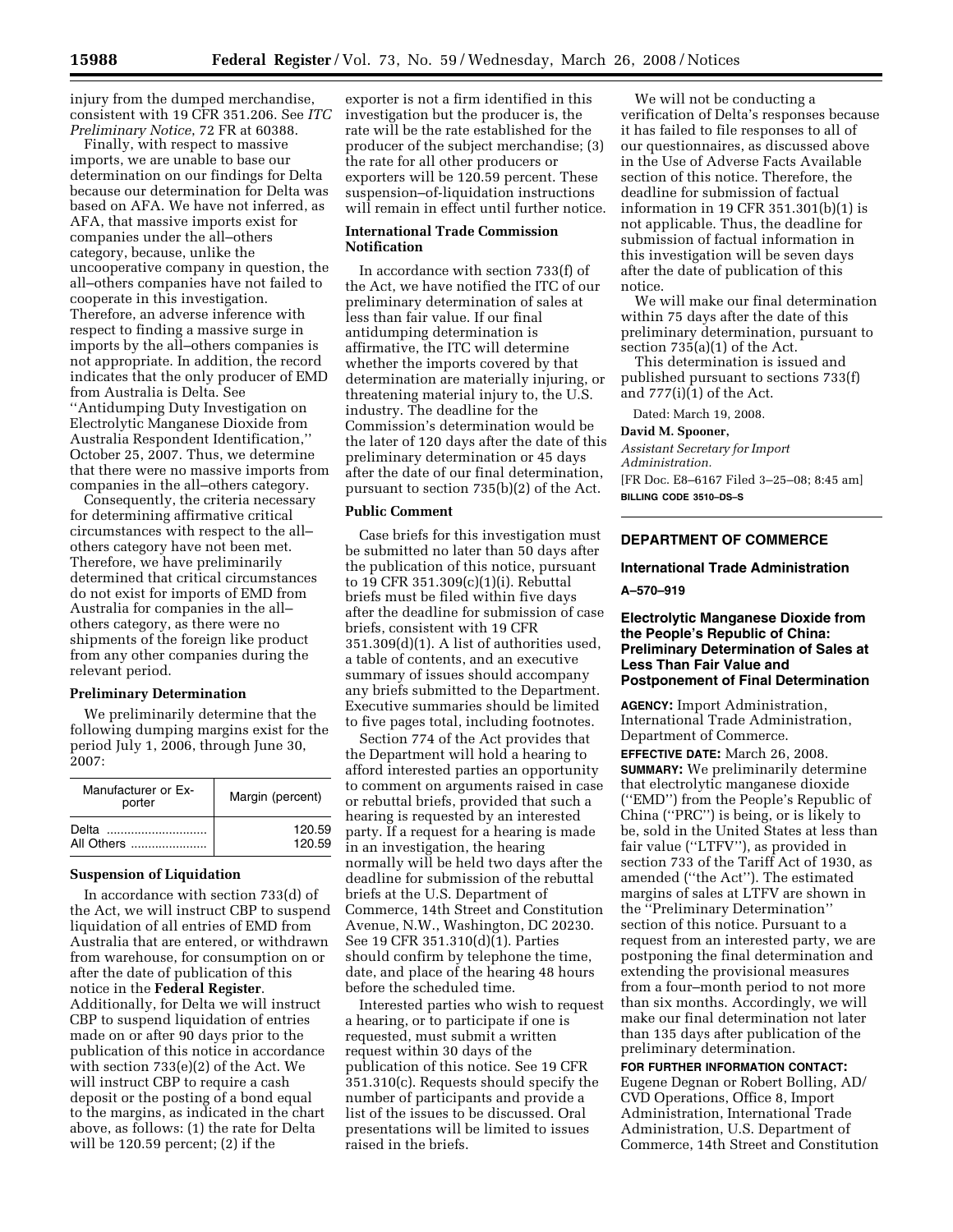Avenue, NW, Washington, DC, 20230; telephone: (202) 482–0414 or 482–3434, respectively.

#### **SUPPLEMENTARY INFORMATION:**

#### **Case History**

On August 22, 2007, Tronox LLC (''Tronox'' or ''Petitioner''), filed a petition in proper form on behalf of the domestic industry, concerning imports of EMD from the PRC (''Petition''). The Department of Commerce (''the Department'') initiated this investigation on September 11, 2007.1 In the *Notice of Initiation*, the Department applied a process by which exporters and producers may obtain separate–rate status in non–market economy (''NME'') investigations. The process requires exporters and producers to submit a separate–rate status application (''SRA'').2 However, the standard for eligibility for a separate rate (which is whether a firm can demonstrate an absence of both *de jure* and *de facto*  government control over its export activities) has not changed. The SRA for this investigation was posted on the Department's website *http:// ia.ita.doc.gov/ia–highlights-and– news.html* on September 19, 2007. The due date for filing an SRA was November 9, 2007. No party filed an SRA in this investigation.

On September 25, 2007, we sent a letter to interested parties requesting comments regarding the physical characteristics to be used in our Questionnaire. On October 9, 2007, Petitioner submitted comments. No other party submitted comments.

On October 18, 2007, the United States International Trade Commission (''ITC'') issued its affirmative preliminary determination that there is a reasonable indication that an industry in the United States is materially injured by reason of imports of EMD from the PRC.3

On October 16, 2007, the Department issued its respondent selection memorandum, selecting Guizhou Redstar Developing Import and Export Company, Ltd. (''Redstar'') and Xiangtan Electrochemical Scientific Ltd. (''Xiangtan'') as mandatory respondents

in this investigation.<sup>4</sup> On November 6, 2007, the Department issued an antidumping duty questionnaire to the two above–named mandatory respondents. On November 27, 2007, Xiangtan submitted a letter to the Department stating that it would not participate in the investigation.

On November 28, 2007, the Department requested that the Office of Policy provide a list of surrogate countries for this investigation.5 On December 5, 2007, Redstar submitted its Section A response. On December 20, 2007, the Office of Policy issued its list of surrogate countries.6 On December 28, 2007, Redstar submitted its Sections C and D responses. On January 15, 2008, subsequent to a request from Petitioner submitted on December 31, 2007, the Department extended the time period for issuing the preliminary determination by 50 days.7 On January 23, 2008, the Department released a letter to interested parties requesting comments on the appropriate surrogate country to use in this investigation and for publicly available information to value factors of production (''FOP''). On February 6, 2008, Petitioner submitted comments on surrogate country selection. On February 20, 2008, both Petitioner and Redstar submitted publicly available information to value FOPs.

#### **Period of Investigation**

The period of investigation (''POI'') is January 1, 2007, through June 30, 2007. This period corresponds to the two most recent fiscal quarters prior to the month of the filing of the petition, which was September 2007.8

#### **Scope of Investigation**

The merchandise covered by this investigation includes all manganese dioxide  $(MnO<sub>2</sub>)$  that has been

5*See* Memorandum to Ron Lorentzen, Director, Office of Policy, ''Less-Than-Fair-Value Investigation of Electrlytic Manganese Dioxide from the People's Republic of China ('PRC'), Surrogate Country Selection List'' (November 28, 2007).

6*See* Memorandum from Ron Lorentzen, Director, Office of Policy, ''Antidumping Duty Investigation of Electrolytic Manganese Dioxide from the People's Republic of China ('PRC'): Request for a List of Surrogate Countries'' (December 20, 2007) (''Surrogate Countries Memorandum'').

7*See Postponement of Preliminary Determinations of Antidumping Duty Investigations: Electrolytic Manganese Dioxide from Australia and the People's Republic of China*, 73 FR 2445(January 15, 2008).

8*See* 19 CFR 351.204(b)(1).

manufactured in an electrolysis process, whether in powder, chip, or plate form. Excluded from the scope are natural manganese dioxide (NMD) and chemical manganese dioxide (CMD). The merchandise subject to this investigation is classified in the Harmonized Tariff Schedule of the United States (''HTSUS'') at subheading 2820.10.00.00. While the HTSUS subheading is provided for convenience and customs purposes, the written description of the scope of this investigation is dispositive.

## **Scope Comments**

In accordance with the preamble to our regulations,<sup>9</sup> in our initiation notice, we set aside a period of time for parties to raise issues regarding product coverage and encouraged all parties to submit comments within 20 calendar days of publication of the initiation notice. No party submitted comments on the scope of this investigation.

#### **Selection of Respondents**

Section 777A(c)(1) of the Act directs the Department to calculate individual weighted–average dumping margins for each known exporter and producer of the subject merchandise. Section 777A(c)(2) of the Act gives the Department discretion, when faced with a large number of exporters/producers, to limit its examination to a reasonable number of such companies if it is not practicable to examine all companies. Where it is not practicable to examine all known producers/exporters of subject merchandise, this provision permits the Department to investigate either (1) a sample of exporters, producers, or types of products that is statistically valid based on the information available to the Department at the time of selection or (2) exporters/ producers accounting for the largest volume of the merchandise under investigation that can reasonably be examined. After consideration of the complexities expected to arise in this proceeding and the resources available to it, the Department determined that it was not practicable in this investigation to examine all known producers/ exporters of subject merchandise. We determined we had the resources to examine two exporters. We further determined to limit our examination to the two exporters accounting for the largest volume of the subject merchandise pursuant to section 777A(c)(2)(B) of the Act. Our analysis indicates that Redstar and Xiangtan are the two largest PRC exporters of subject

<sup>1</sup>*See Notice of Initiation of Antidumping Duty Investigations: Electrolytic Manganese Dioxide from Australia and the People's Republic of China*, 72 FR 52850 (September 17, 2007) (''*Notice of Initiation*'').

<sup>2</sup>*See* Policy Bulletin 05.1: Separate-Rates Practice and Application of Combination Rates in Antidumping Investigations involving Non-Market Economy Countries (April 5, 2005) (''*Policy Bulletin 05.1*''), available at http://ia.ita.doc.gov/policy/ bull05-1.pdf.

<sup>3</sup>*See Investigation Nos. 731-TA-1124 and1125 (Preliminary): Electrolytic Manganese Dioxide from Australia and China*, 72 FR 60388 (October 24, 2007).

<sup>4</sup>*See* Memorandum to Wendy Frankel, ''Respondent Selection Memorandum: Antidumping Duty Investigation of Electrolytic Manganese Dioxide from the People's Republic of China'' (October 16, 2007) (''Respondent Selection Memorandum''). *See also* ''Selection of Respondents'' section below.

<sup>9</sup>*See Antidumping Duties; Countervailing Duties*, 62 FR 27296, 27323 (May 19, 1997).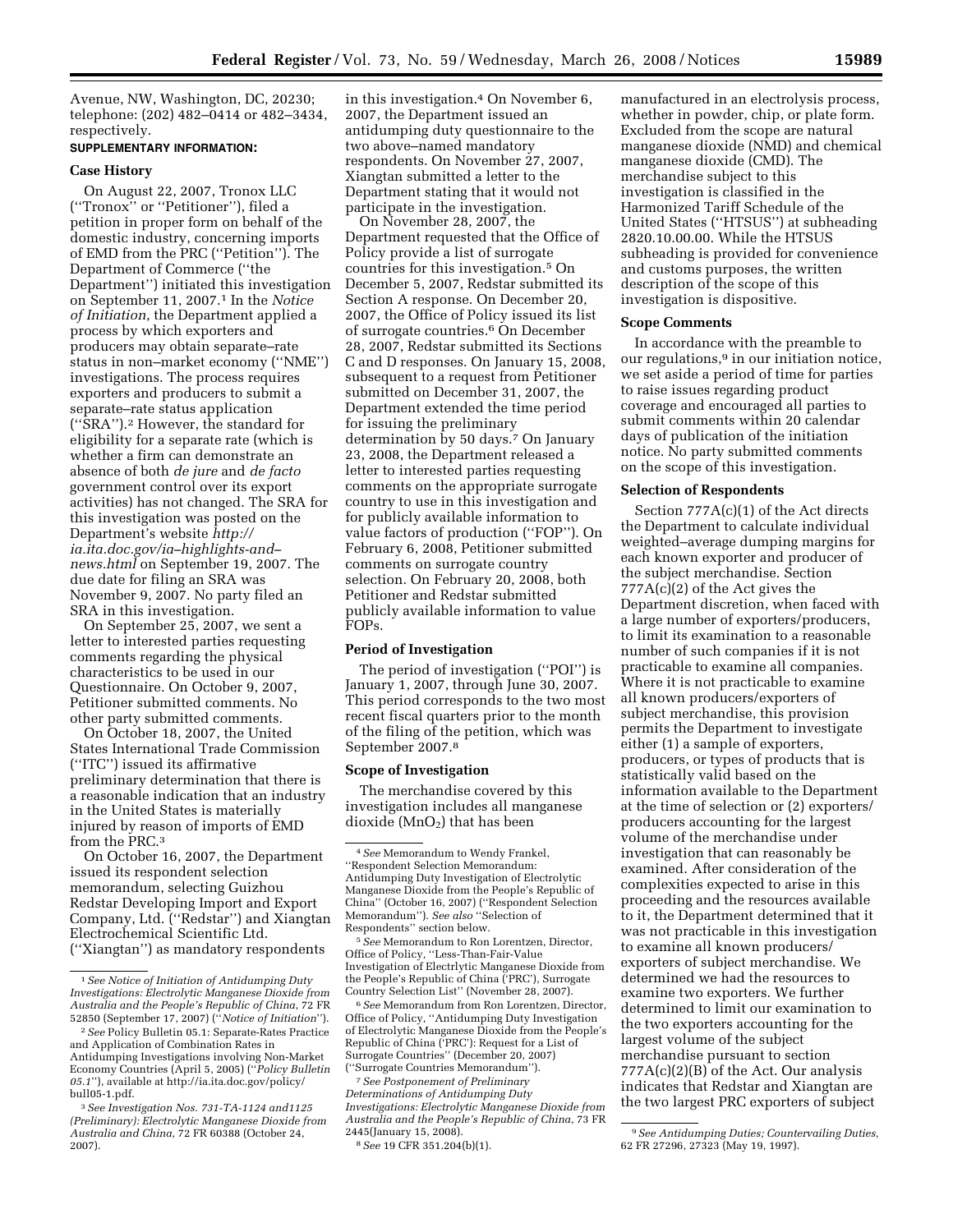merchandise by weight, and account for a significant percentage of all exports of the subject merchandise from the PRC during the POI. As a result, we selected these entities as the mandatory respondents in this investigation.10

#### **Non–Market Economy Country**

For purposes of initiation, Petitioner submitted an LTFV analysis for the PRC as an NME.11 The Department considers the PRC an NME.<sup>12</sup> In accordance with section  $771(18)(C)(i)$  of the Act, any determination that a foreign country is an NME shall remain in effect until revoked by the administering authority.13 No party has challenged the designation of the PRC as an NME country in this investigation. Therefore, we continue to treat the PRC as an NME country for purposes of this preliminary determination.

#### **Surrogate Country**

When the Department is investigating imports from an NME country, section 773(c)(1) of the Act directs it to base normal value (''NV'') on the NME producer's FOPs. The Act further instructs the Department to value FOPs based on the best available information in a surrogate market economy country or countries considered to be appropriate by the Department.14 When valuing the FOPs, the Department shall utilize, to the extent possible, the prices or costs of FOPs in one or more market economy countries that are: (1) at a level of economic development comparable to that of the NME country; and (2) significant producers of comparable merchandise.15 Further, the Department normally values all FOPs in a single surrogate country.16 The sources of the surrogate values (''SV'') are discussed under the ''Normal Value'' section below and in the Memorandum to the File, Surrogate Value Memorandum, dated March 19, 2008, which is on file in the Central Records Unit, Room 1117 of the main Department building.

The Department determined that India, Indonesia, the Philippines, Colombia and Thailand are countries

13*See*, *e.g.*, *Final Determination of Sales at Less Than Fair Value: Certain Artist Canvas from the People's Republic of China*, 71 FR 16116 (March 30, 2006) (''*Artist Canvas*'').

16*See* 19 CFR 351.408(c)(2).

comparable to the PRC in terms of economic development.17 Once the economically comparable countries have been identified, we select an appropriate surrogate country by determining whether one of these countries is a significant producer of comparable merchandise and whether the data for valuing FOPs is both available and reliable.

We have determined it appropriate to use India as a surrogate country pursuant to section 773(c)(4) of the Act based on the following: (A) India is at a level of economic development comparable to that of the PRC, and (B) India is a significant producer of comparable merchandise. Furthermore, we have reliable data from India that we can use to value the FOPs.18 Thus, we have calculated NV using Indian prices when available and appropriate to value Redstar's FOPs. We have obtained and relied upon publicly available information wherever possible.19

In accordance with 19 CFR 351.301(c)(3)(i), for the final determination in an antidumping investigation, interested parties may submit within 40 days after the date of publication of the preliminary determination publicly available information to value the FOPs.20

#### **Separate Rates**

In proceedings involving NME countries, the Department has a rebuttable presumption that all companies within the country are subject to government control and thus should be assessed a single antidumping duty rate. It is the Department's policy to assign all exporters of merchandise subject to investigation in an NME country this single rate unless an exporter can demonstrate that it is sufficiently independent so as to be

 $20$  In accordance with 19 CFR 351.301(c)(1), for the final determination of this investigation, interested parties may submit factual information to rebut, clarify, or correct factual information submitted by an interested party less than ten days before, on, or after the applicable deadline for submission of such factual information. However, the Department notes that 19 CFR 351.301(c)(1) permits new information only insofar as it rebuts, clarifies, or corrects information recently placed on the record. The Department generally cannot accept the submission of additional, previously absentfrom-the-record alternative SV information pursuant to 19 CFR 351.301(c)(1). *See Glycine from the People's Republic of China: Final Results of Antidumping Duty Administrative Review and Final Rescission, in Part*, 72 FR 58809 (October 17, 2007) and accompanying Issues and Decision Memorandum at Comment 2.

entitled to a separate rate. Exporters can demonstrate this independence through the absence of both *de jure* and *de facto*  government control over export activities. The Department analyzes each entity exporting the subject merchandise under a test arising from the *Final Determination of Sales at Less Than Fair Value: Sparklers from the People's Republic of China*, 56 FR 20588 (May 6, 1991) (''*Sparklers*''), as further developed in the *Final Determination of Sales at Less Than Fair Value: Silicon Carbide from the People's Republic of China*, 59 FR 22585 (May 2, 1994) (''*Silicon Carbide*'').21 However, if the Department determines that a company is wholly foreign–owned or located in a market economy, then a separate–rate analysis is not necessary to determine whether it is independent from government control. No companies in this investigation reported that they are wholly owned by individuals or companies located in a market– economy country and no companies reported that they are located outside the PRC.

The sole participating company in this investigation, Redstar, stated that it is a wholly PRC–owned company. Therefore, the Department must analyze whether Redstar can demonstrate the absence of both *de jure* and *de facto*  government control over export activities.

#### *a. Absence of De Jure Control*

The Department considers the following *de jure* criteria in determining whether an individual company may be granted a separate rate: (1) An absence of restrictive stipulations associated with an individual exporter's business and export licenses; (2) any legislative enactments decentralizing control of companies; and (3) other formal measures by the government decentralizing control of companies.<sup>22</sup>

<sup>10</sup>*See* Respondent Selection Memorandum. 11*See Notice of Initiation*, 72 FR at 52853. 12*See*, *e.g.*, *Preliminary Determination of Sales at Less Than Fair Value and Postponement of Final Determination: Coated Free Sheet Paper from the People's Republic of China*, 72 FR 30758, 30760 (June 4, 2007), unchanged in the *Final Determination of Sales at Less Than Fair Value: Coated Free Sheet Paper from the People's Republic of China*, 72 FR 60632 (October 25, 2007).

<sup>14</sup>*See* Section 773(c)(1) of the Act.

<sup>15</sup>*See* Section 773(c)(4) of the Act.

<sup>17</sup>*See* Surrogate Countries Memorandum. 18 *Id*. at 2. 19*See* Memorandum to Wendy J. Frankel,

<sup>&#</sup>x27;'Electrolytic Manganese Dioxide from the People's Republic of China: Surrogate Value Memorandum'' (March 19, 2008) (''Surrogate Value Memorandum'').

<sup>21</sup>*See also Policy Bulletin 05.1* at 6, which states: '' [w]hile continuing the practice of assigning separate rates only to exporters, all separate rates that the Department will now assign in its NME investigations will be specific to those producers that supplied the exporter during the period of investigation. Note, however, that one rate is calculated for the exporter and all of the producers which supplied subject merchandise to it during the period of investigation. This practice applies both to mandatory respondents receiving an individually calculated separate rate as well as the pool of non-investigated firms receiving the weighted-average of the individually calculated rates. This practice is referred to as the application of ''combination rates' because such rates apply to specific combinations of exporters and one or more producers. The cash-deposit rate assigned to an exporter will apply only to merchandise both exported by the firm in question and produced by a firm that supplied the exporter during the period of investigation.

<sup>22</sup>*See* Sparklers, 56 FR at 20589.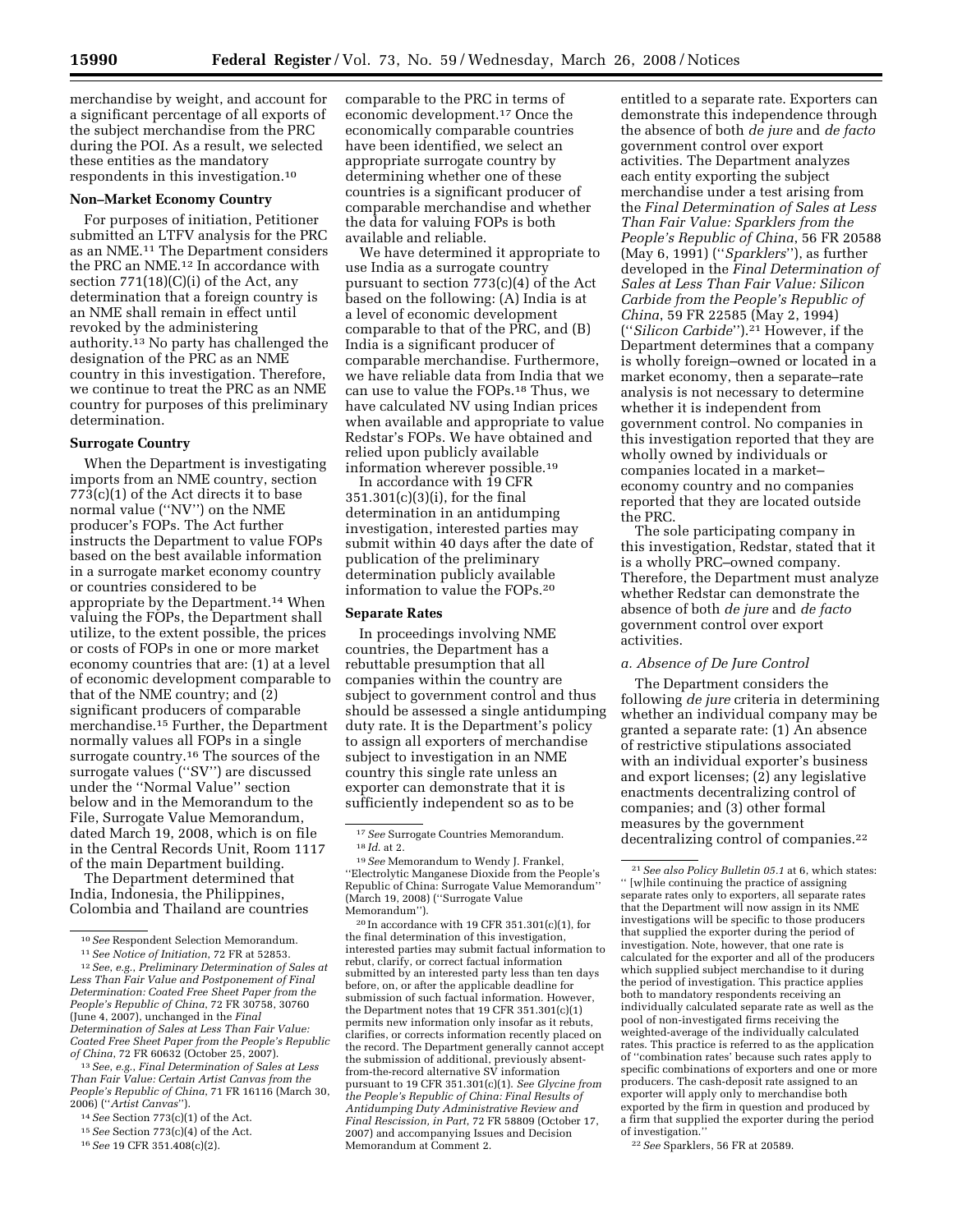The evidence provided by Redstar supports a preliminary finding of *de jure* absence of government control based on the following: (1) an absence of restrictive stipulations associated with the individual exporters' business and export licenses; (2) there are applicable legislative enactments decentralizing control of the companies; and (3) there are formal measures by the government decentralizing control of companies.23

## *b. Absence of De Facto Control*

Typically the Department considers four factors in evaluating whether each respondent is subject to *de facto*  government control of its export functions: (1) Whether the export prices are set by or are subject to the approval of a government agency; (2) whether the respondent has authority to negotiate and sign contracts and other agreements; (3) whether the respondent has autonomy from the government in making decisions regarding the selection of management; and (4) whether the respondent retains the proceeds of its export sales and makes independent decisions regarding disposition of profits or financing of losses.24 The Department has determined that an analysis of *de facto*  control is critical in determining whether respondents are, in fact, subject to a degree of government control which would preclude the Department from assigning separate rates. We determine for Redstar that the evidence on the record supports a preliminary finding of *de facto* absence of government control based on record statements and supporting documentation showing the following: (1) Redstar sets its own export prices independent of the government and without the approval of a government authority; (2) Redstar retains the proceeds from its sales and makes independent decisions regarding disposition of profits or financing of losses; (3) Redstar has the authority to negotiate and sign contracts and other agreements; and (4) Redstar has autonomy from the government regarding the selection of management.25

The evidence placed on the record of this investigation by Redstar demonstrates an absence of *de jure* and *de facto* government control with

respect to each its exports of the merchandise under investigation, in accordance with the criteria identified in *Sparklers* and *Silicon Carbide*.

## **Application of Facts Available**

Section 776(a)(1) and (2) of the Act provides that the Department shall apply ''facts otherwise available'' if, *inter alia*, necessary information is not on the record or an interested party or any other person (A) withholds information that has been requested, (B) fails to provide information within the deadlines established, or in the form and manner requested by the Department, subject to subsections (c)(1) and (e) of section 782, (C) significantly impedes a proceeding, or (D) provides information that cannot be verified as provided by section 782(i) of the Act.

Where the Department determines that a response to a request for information does not comply with the request, section 782(d) of the Act provides that the Department will so inform the party submitting the response and will, to the extent practicable, provide that party the opportunity to remedy or explain the deficiency. If the party fails to remedy the deficiency within the applicable time limits and subject to section 782(e) of the Act, the Department may disregard all or part of the original and subsequent responses, as appropriate. Section 782(e) of the Act provides that the Department ''shall not decline to consider information that is submitted by an interested party and is necessary to the determination but does not meet all applicable requirements established by the administering authority'' if the information is timely, can be verified, is not so incomplete that it cannot be used, and if the interested party acted to the best of its ability in providing the information. Where all of these conditions are met, the statute requires the Department to use the information supplied if it can do so without undue difficulties.

Section 776(b) of the Act further provides that the Department may use an adverse inference in applying the facts otherwise available when a party has failed to cooperate by not acting to the best of its ability to comply with a request for information. Such an adverse inference may include reliance on information derived from the petition, the final determination, a previous administrative review, or other information placed on the record.26

# **Application of Total Adverse Facts Available**

# *The PRC–Wide Entity*

On October 16, 2007, we selected Xiangtan as one of the mandatory respondents. On November 6, 2007, we issued our questionnaire to Xiangtan. On November 27, 2007, Xiangtan 1) stated it will not participate in this investigation through the submission of questionnaire responses, 2) stated that it had shredded and/or erased all submissions containing business proprietary information, and 3) requested to be removed from the APO service list. Thus, there is no information on the record of this investigation with respect to Xiangtan. Because Xiangtan was selected as a mandatory respondent and failed to demonstrate its eligibility for separate– rate status, it remains subject to this investigation as part of the PRC–wide entity.

Pursuant to section 776(a) of the Act, we further find that because the PRC– wide entity (including Xiangtan) failed to respond to the Department's questionnaires, withheld or failed to provide information in a timely manner or in the form or manner requested by the Department, and otherwise impeded the proceeding, it is appropriate to apply a dumping margin for the PRC– wide entity using the facts otherwise available on the record. Additionally, because this party failed to cooperate by refusing to respond to our requests for information, we find an adverse inference is appropriate pursuant to section 776(b) of the Act for the PRC– wide entity.

## **Selection of the Adverse Facts Available Rate**

In sum, because the PRC–wide entity failed to respond to our request for information, it has failed to cooperate to the best of its ability. Therefore, the Department preliminarily finds that, in selecting from among the facts available, an adverse inference is appropriate pursuant to section 776(b) of the Act for the PRC–wide entity.

Further, section 776(b) of the Act authorizes the Department to use as adverse facts available (''AFA'') information derived from the petition, the final determination from the LTFV investigation, a previous administrative review, or any other information placed on the record. In selecting a rate for AFA, the Department selects a rate that is sufficiently adverse ''as to effectuate the purpose of the facts available rule to induce respondents to provide the Department with complete and accurate

<sup>23</sup>*See* Redstar's Section A Questionnaire Response, dated December 5, 2007.

<sup>24</sup>*See Silicon Carbide*, 59 FR at 22586-87; *see also Notice of Final Determination of Sales at Less Than Fair Value: Furfuryl Alcohol From the People's Republic of China*, 60 FR 22544, 22545 (May 8, 1995).

<sup>25</sup>*See* Redstar's Section A Questionnaire Response, dated December 5, 2007. 26*See* 19 CFR 351.308(c).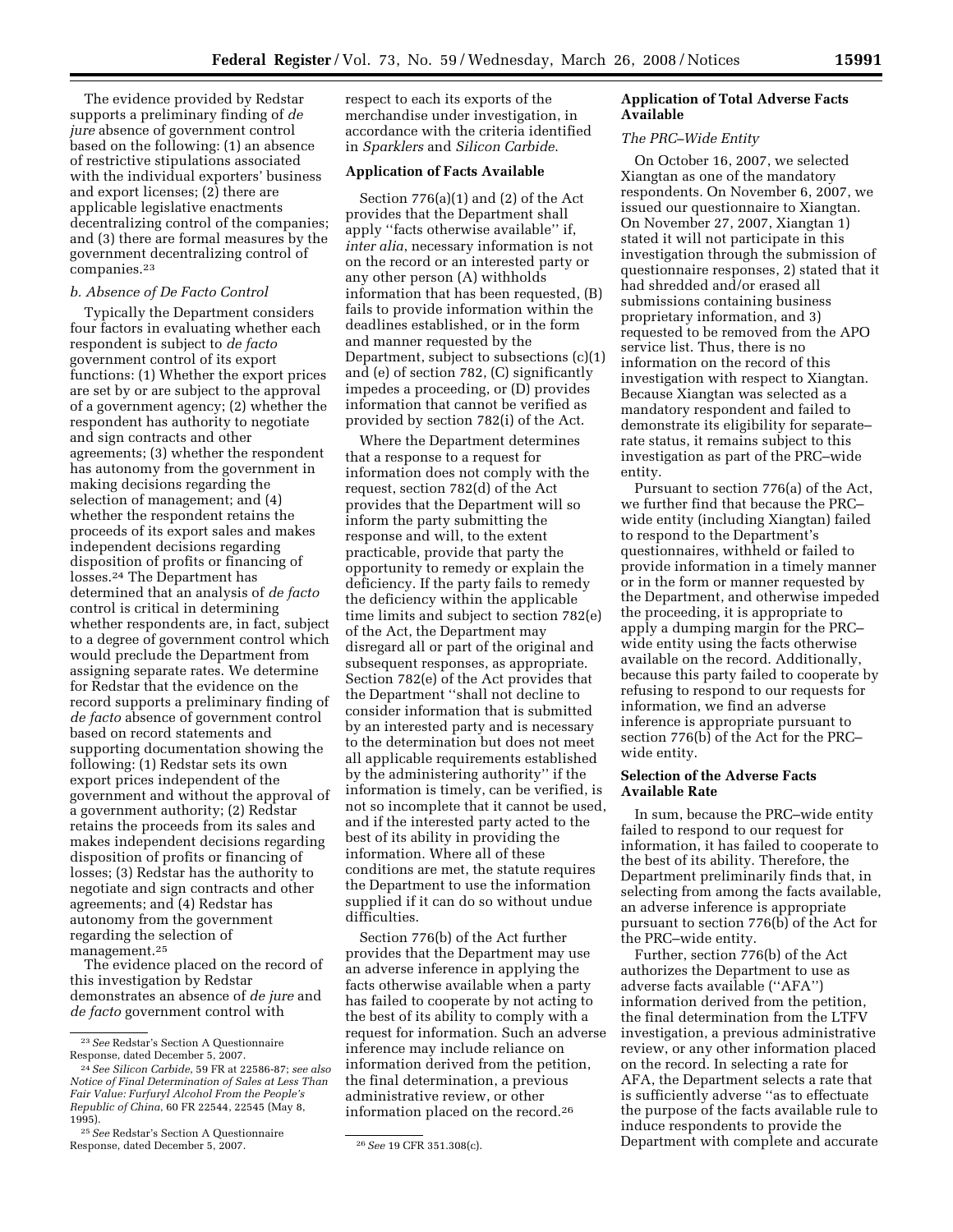information in a timely manner.''27 Moreover, the Department will select a rate that ensures "that the party does not obtain a more favorable result by failing to cooperate than if it had cooperated fully.''28

It is the Department's practice to select, as AFA, the higher of the (a) highest margin alleged in the petition, or (b) the highest calculated rate of any respondent in the investigation.29 In the instant investigation, as AFA, we have assigned to the PRC–wide entity a margin of 236.81 percent, the highest calculated rate on the record of this proceeding, which is the calculated rate assigned to Redstar. The Department preliminarily determines that this information is the most appropriate from the available sources to effectuate the purposes of AFA.

Consequently, we are applying a single antidumping rate – the PRC–wide rate – to all exporters which did not demonstrate entitlement to a separate rate, *i.e.*, all exporters other than Redstar. The Department will consider all margins on the record at the time of the final determination for the purpose of determining the most appropriate final PRC–wide margin.30

#### **Fair Value Comparisons**

To determine whether sales of EMD to the United States by Redstar were made at LTFV, we compared Export Price (''EP'') to NV, as described in the ''Export Price'' and ''Normal Value'' sections of this notice.

## **Export Price**

In accordance with section 772(a) of the Act, EP is the price at which the subject merchandise is first sold (or agreed to be sold) before the date of importation by the producer or exporter of the subject merchandise outside of the United States to an unaffiliated purchaser in the United States or to an unaffiliated purchaser for exportation to the United States, as adjusted under

29*See Final Determination of Sales at Less Than Fair Value: Certain Cold-Rolled Carbon Quality Steel Products from the People's Republic of China*, 65 FR 34660 (May 21, 2000), and accompanying Issues and Decision Memorandum at ''Facts Available.

section 772(c) of the Act. In accordance with section 772(a) of the Act, we used EP for Red Star because the subject merchandise was sold directly to the unaffiliated customers in the United States prior to importation and because constructed export price was not otherwise warranted.

We calculated EP based on the packed cost and freight or delivered prices to unaffiliated purchasers in, or for exportation to, the United States. We made deductions, as appropriate, for any movement expenses (foreign inland freight from the plant to the warehouse, domestic brokerage, and international freight) and a discount in accordance with section  $772(c)(2)(A)$  of the Act.<sup>31</sup>

## **Normal Value**

We compared NV to weighted– average EPs in accordance with section 777A(d)(1) of the Act. Further, section 773(c)(1) of the Act provides that the Department shall determine the NV using a FOP methodology if the merchandise is exported from an NME and the information does not permit the calculation of NV using home–market prices, third–country prices, or constructed value under section 773(a) of the Act. The Department bases NV on the FOPs because the presence of government controls on various aspects of NMEs renders price comparisons and the calculation of production costs invalid under its normal methodologies. The Department's questionnaire requires that the respondent provide information regarding the weighted– average FOPs across all of the company's plants that produce the subject merchandise, not just the FOPs from a single plant. This methodology ensures that the Department's calculations are as accurate as possible.32 The Department calculated the FOPs using the weighted–average factor values for all of the facilities involved in producing the subject merchandise for the exporter. The Department calculated NV for each matching control number (''CONNUM'') based on the FOPs reported from the exporter's supplier.

## **Factor Valuations**

In accordance with section 773(c) of the Act, we calculated NV based on FOPs reported by the respondent for the POI. To calculate NV, we multiplied the reported per–unit factor–consumption rates by publicly available Indian SVs. In selecting the SVs, we considered the quality, specificity, and contemporaneity of the data. As appropriate, we adjusted input prices by including freight costs to make them delivered prices. Specifically, we added to Indian import SVs a surrogate freight cost using the shorter of the reported distance from the domestic supplier to the factory of production or the distance from the nearest seaport to the factory of production, where appropriate. This adjustment is in accordance with the Federal Circuit's decision in *Sigma Corp. v. United States*, 117 F. 3d 1401, 1407–1408 (Fed. Cir. 1997). A detailed description of all SVs used can be found in the Surrogate Value Memorandum and Redstar's Preliminary Analysis Memorandum.

For this preliminary determination, in accordance with the Department's practice, we used import values from the World Trade Atlas® online ("Indian Import Statistics''), which were published by the Directorate General of Commercial Intelligence and Statistics, Ministry of Commerce of India, which were reported in rupees and are contemporaneous with the POI to calculate SVs for the mandatory respondent's material inputs. Where we found Indian Import Statistics to be unavailable or unreliable, we used information from *Chemical Weekly*, an Indian trade publication. In selecting the best available information for valuing FOPs in accordance with section 773(c)(1) of the Act, the Department's practice is to select, to the extent practicable, SVs which are non– export average values, most contemporaneous with the POI, product–specific, and tax–exclusive.33

Redstar reported that its supplier of EMD owns its own manganese carbonite mine, and therefore we should value manganese carbonite using the FOPs consumed to mine the ore. Our analysis of the relationship between Redstar's producer and the mine, however,

<sup>27</sup>*See Notice of Final Determination of Sales at Less than Fair Value: Static Random Access Memory Semiconductors From Taiwan*, 63 FR 8909, 8932 (February 23, 1998).

<sup>28</sup>*See Statement of Administrative Action* at 870. *See also, Brake Rotors From the People's Republic of China: Final Results and Partial Rescission of the Seventh Administrative Review; Final Results of the Eleventh New Shipper Review*, 70 FR 69937, 69939 (November 18, 2005).

<sup>30</sup>*See Notice of Preliminary Determination of Sales at Less Than Fair Value: Saccharin from the People's Republic of China*, 67 FR 79049, 79054 (December 27, 2002).

<sup>31</sup>For a detailed description of all adjustments, *see* Memorandum to the File, ''Electrolytic Manganese Dioxide from the People's Republic of China: Analysis Memorandum for the Preliminary Determination: Guizhou Redstar Developing Import and Export Company Ltd. (March 19, 2008) (''Redstar's Preliminary Analysis Memorandum'').

<sup>32</sup>*See*, *e.g.*, *Final Determination of Sales at Less Than Fair Value and Critical Circumstances: Certain Malleable Iron Pipe Fittings From the People's Republic of China*, 68 FR 61395 (October 28, 2003), and accompanying Issues and Decision Memorandum at Comment 19.

<sup>33</sup>*See*, *e.g.*, *Notice of Preliminary Determination of Sales at Less Than Fair Value, Negative Preliminary Determination of Critical Circumstances and Postponement of Final Determination: Certain Frozen and Canned Warmwater Shrimp From the Socialist Republic of Vietnam*, 69 FR 42672, 42682 (July 16, 2004), unchanged in the final determination (*Final Determination of Sales at Less Than Fair Value: Certain Frozen and Canned Warmwater Shrimp from the Socialist Republic of Vietnam*, 69 FR 71005 (December 8, 2004)).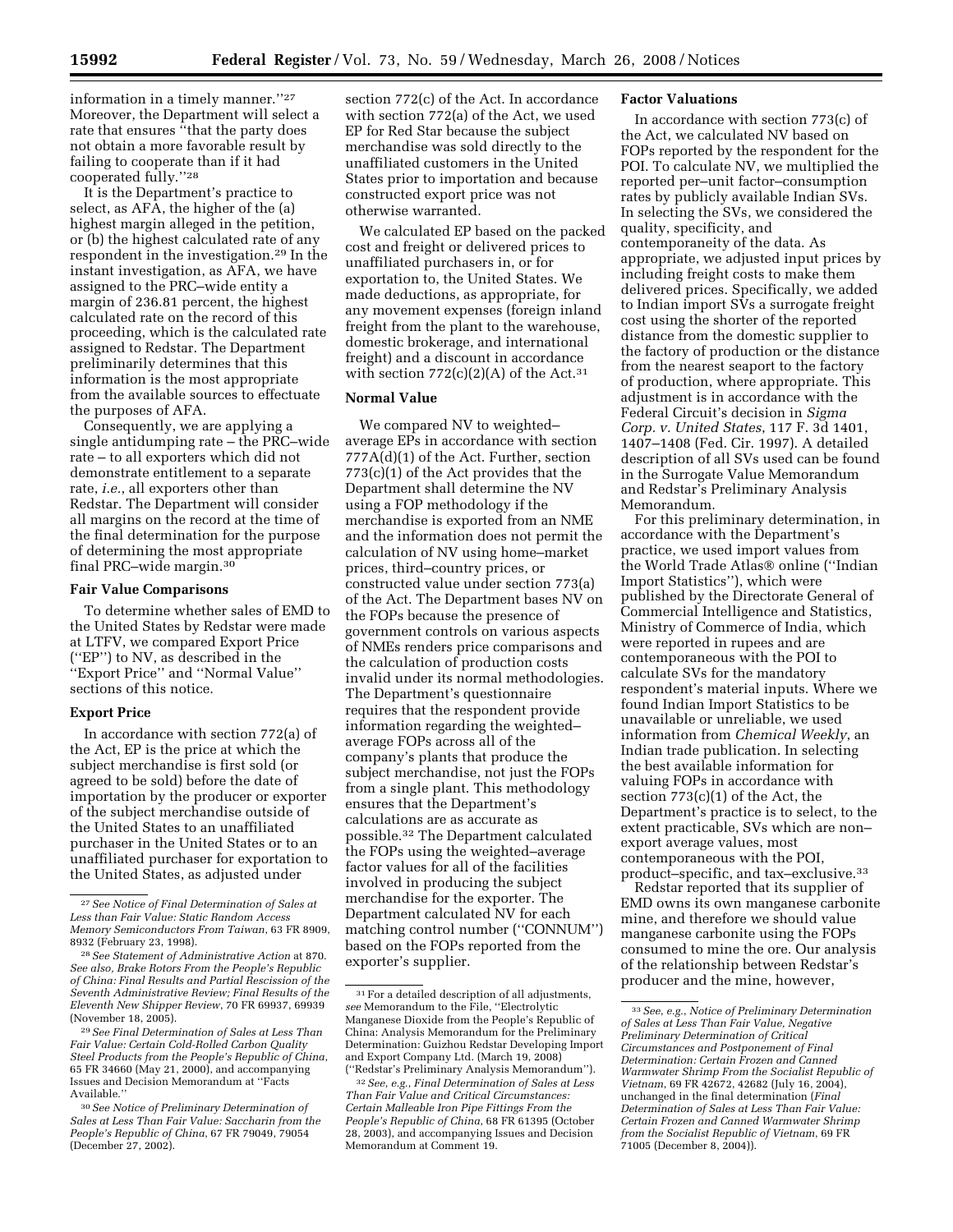indicates that the producer's and the mine's production are not vertically integrated. Therefore, we are valuing manganese carbonite using SV methodology.34

In those instances where we could not obtain publicly available information contemporaneous with the POI with which to value FOPs, we adjusted the SVs using, where appropriate, the Indian Wholesale Price Index, as published in the *International Financial Statistics* of the International Monetary Fund.

Furthermore, with regard to the Indian import–based SVs, we have disregarded import prices that we have reason to believe or suspect may be subsidized. We have reason to believe or suspect that prices of inputs from Indonesia, South Korea, and Thailand may have been subsidized. We have found in other proceedings that these countries maintain broadly available, non–industry-specific export subsidies and, therefore, it is reasonable to infer that all exports to all markets from these countries may be subsidized.35 We are also guided by the legislative history not to conduct a formal investigation to ensure that such prices are not subsidized.36 The Department bases its decision on information that is available to it at the time it makes its determination. Therefore, we have not used prices from these countries in calculating the Indian import–based SVs. In addition, we excluded Indian import data from NME countries from our SV calculations.37

We used Indian transport information to value the inland freight cost of the raw materials. The Department determined the best available information for valuing truck freight to be from *www.infreight.com*. This source provides daily rates from six major points of origin to five destinations in India. The Department obtained a price quote on the first day of each month from June 2005 to May 2006 from each point of origin to each destination and averaged the data accordingly. We adjusted these rates for inflation. We determined the best available information for valuing rail freight to be

from *www.indianrailways.gov.in*. Consistent with the Department's practice, we used two sources to calculate an SV for domestic brokerage expenses.38 These data were averaged with the February 2004–January 2005 data contained in the May 24, 2005, public version of Agro Dutch Industries Limited's (''Agro Dutch'') response submitted in the administrative review of the antidumping duty order on certain preserved mushrooms from India.39 The brokerage expense data reported by Essar Steel and Agro Dutch in their public versions are ranged data. The Department first derived an average per–unit amount from each source, then adjusted each average rate for inflation. Finally, the Department averaged the two per–unit amounts to derive an overall average rate for the POI.

For direct, indirect, and packing labor, consistent with 19 CFR 351.408(c)(3), we used the PRC regression–based wage rate as reported on Import Administration's home page, Import Library, Expected Wages of Selected NME Countries, revised in January 2007, available at *http:// ia.ita.doc.gov/wages/index.html*. Because this regression–based wage rate does not separate the labor rates into different skill levels or types of labor, we have applied the same wage rate to all skill levels and types of labor reported by the respondent.40 If the NME wage rates are updated by the Department prior to issuance of the final determination, we will use the updated wage rate in the final LTFV determination.

To value electricity, we used data from the International Energy Agency *Key World Energy Statistics* (2003

39*See Certain Preserved Mushrooms From India: Final Results of Antidumping Duty Administrative Review*, 70 FR 37757 (June 30, 2005). *See also*  Surrogate Value Memorandum.

40*See* Surrogate Value Memorandum.

edition). Because the value was not contemporaneous with the POI, we adjusted the rate for inflation.

The Department valued water using data from the Maharashtra Industrial Development Corporation (*www.midcindia.org*) because it includes a wide range of industrial water tariffs. This source provides 386 industrial water rates within the Maharashtra province from June 2003: 193 for the ''inside industrial areas'' usage category and 193 for the ''outside industrial areas'' usage category. Because the value was not contemporaneous with the POI, we adjusted the rate for inflation.

To value factory overhead, selling, general, and administrative expenses, and profit, we used audited financial statements of Eveready Industries India Limited (''Eveready India''), producers of the subject merchandise from India, for fiscal year 2006 - 2007.41 For purposes of initiation, we used the audited financial statements of Manganese Ore (India) Ltd. (''MOIL''), a producer of the merchandise under consideration that has a fully integrated mining operation. We stated at the initiation of this investigation that we would not use the financial statements of Eveready India because its financial statements reflect a zero profit and it is the Department's practice to disregard financial statements that do not demonstrate a profit, where other surrogate financial data exist on the record.42 In the instant investigation, however, we find that because the respondent is a producer of EMD, and does not maintain a mining facility, it is inappropriate to use the financial statements of MOIL to calculate the surrogate financial ratios. Analysis of MOIL's financial statements indicates that, due to its integrated mining operations, MOIL's overall production is very capital intensive, requiring extensive overhead not experienced by enterprises that do not maintain their own mining facility, such as Redstar. Notwithstanding Redstar's claim to have an integrated mining operation, our analysis of Redstar's questionnaire responses, including its financial statements, indicates that Redstar's

<sup>34</sup>*See* Surrogate Value Memorandum.

<sup>35</sup>*See Notice of Final Determination of Sales at Less Than Fair Value and Negative Final Determination of Critical Circumstances: Certain Color Television Receivers From the People's Republic of China*, 69 FR 20594 (April 16, 2004), and accompanying Issues and Decision Memorandum at Comment 7.

<sup>36</sup>*See Omnibus Trade and Competitiveness Act of 1988, Conference Report to Accompanying H.R. 3, H.R. Rep*. 100-576 at 590 (1988).

<sup>37</sup>For a detailed description of all SVs used for each respondent, *see* Surrogate Value Memorandum.

<sup>38</sup>*See*, *e.g.*, *Preliminary Determination of Sales at Less Than Fair Value, Affirmative Critical Circumstances, In Part, and Postponement of Final Determination: Certain Lined Paper Products from the People's Republic of China*, 71 FR 19695, 19704 (April 17, 2006) (utilizing these same two sources), unchanged in the final determination ( *Notice of Final Determination of Sales at Less Than Fair Value, and Affirmative Critical Circumstances, In Part: Certain Lined Paper Products from the People's Republic of China*, 71 FR 53079 (September 8, 2006)). The Department averaged December 2003-November 2004 data contained in the February 28, 2005, public version of Essar Steel's response submitted in the antidumping duty administrative review of hot-rolled carbon steel flat products from India. *See also Certain Hot-Rolled Carbon Steel Flat Products From India: Preliminary Results of Antidumping Duty Administrative Review*, 71 FR 2018 (January 12, 2006) , unchanged in the final results (*Certain Hot-Rolled Carbon Steel Flat Products From India: Final Results of Antidumping Duty Administrative Review*, 71 FR 40694 (July 18, 2006)).

<sup>41</sup>*See* Surrogate Value Memorandum.

<sup>42</sup>*See Folding Metal Tables and Chairs from the People's Republic of China: Final Results of Antidumping Duty Administrative Review*, 72 FR 71355 (December 17, 2007), and accompanying Issues and Decision Memorandum at Comment 1; *see also Certain Frozen Warmwater Shrimp From the Socialist Republic of Vietnam: Final Results of the First Antidumping Administrative Review and First New Shipper Review*, 72 FR 52052 (Sept. 12, 2007), and accompanying Issues and Decision Memorandum at Comment 2), and *Notice of Initiation*.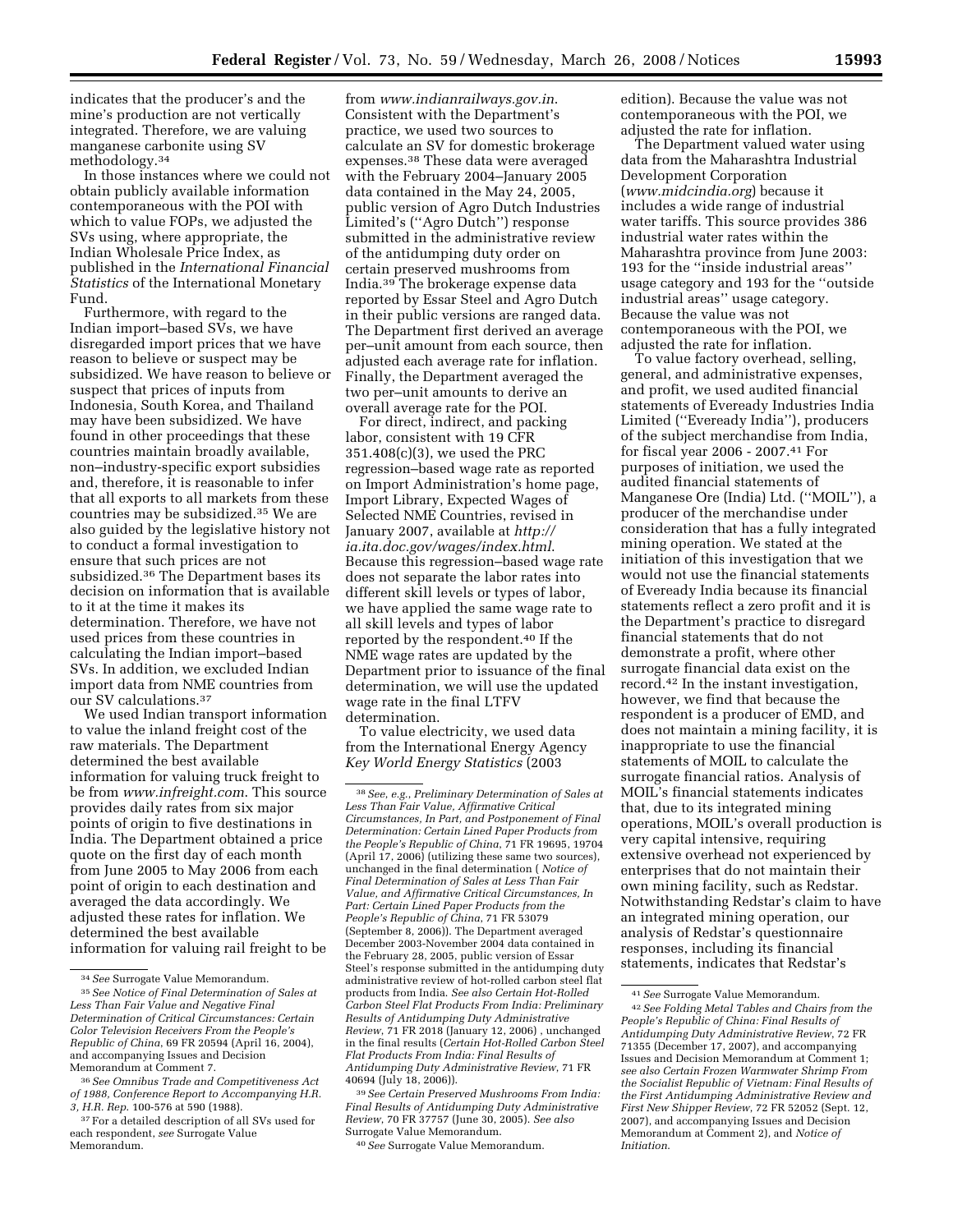operations do not involve the equipment or facilities required for mining and consequently do not reflect the costs associated with a mining operation, such as those incurred by MOIL. Therefore, because the production experience of MOIL is so different from Redstar's, we have determined, in accordance with past practice,43 that it is not appropriate to utilize the MOIL financial statements for this preliminary determination. However, the only financial statements currently on the record of this proceeding are those of MOIL and Eveready India. Therefore, despite the fact that it is the Department's practice not to use a financial statement without a realized profit, for this preliminary determination we have determined to use the financial statements of Eveready India to calculate surrogate financial ratios, as they represent the best available record information for this preliminary determination. We encourage interested parties to submit alternate publicly available financial statements on the record in this proceeding for use in the final determination. Moreover, the Department will also attempt to identify additional publicly available data for use in determining the surrogate financial ratios for purposes of the final determination of this investigation.

## **Post–Preliminary Determination Supplemental Questionnaire**

In reviewing Redstar's original and supplemental questionnaire responses, we have determined that certain reported items require additional supplemental information. We will issue a post–preliminary determination supplemental questionnaire to Redstar to address these and other deficiencies. For example, Redstar has not provided complete sales and cost reconciliations. Should Redstar not provide complete and adequate sales and cost reconciliations, the Department may not be able to conduct verification for this respondent and may have to resort to the use of AFA.

#### **Currency Conversion**

We made currency conversions into U.S. dollars, in accordance with section 773A(a) of the Act, based on the exchange rates in effect on the dates of the U.S. sales as certified by the Federal Reserve Bank.

# **Verification**

As provided in section 782(i)(1) of the Act, we intend to verify the information from Redstar upon which we will rely in making our final determination.

## **Combination Rates**

In the *Notice of Initiation*, the Department stated that it would calculate combination rates for certain respondents that are eligible for a separate rate in this investigation.<sup>44</sup> This practice is described in *Policy Bulletin 05.1*.45

## **Preliminary Determination**

The weighted–average dumping margins are as follows:

| Exporter                                                                                 | Producer                                                                                  | Margin  |
|------------------------------------------------------------------------------------------|-------------------------------------------------------------------------------------------|---------|
| Guizhou<br><b>Redstar De-</b><br>veloping Im-<br>port and Ex-<br>port Com-<br>pany, Ltd. | Guizhou<br>Redstar De-<br>veloping<br>Dalong Man-<br>ganese In-<br>dustrial Co.,<br>.ht I | 236.81% |
| PRC-Wide En-                                                                             |                                                                                           | 236.81% |

\*The PRC–wide entity includes Xiangtan.

## **Disclosure**

We will disclose the calculations performed to parties in this proceeding within five days of the date of publication of this notice in accordance with 19 CFR 351.224(b).

#### **Suspension of Liquidation**

In accordance with section 733(d) of the Act, we will instruct U.S. Customs and Border Protection (''CBP'') to suspend liquidation of all entries of subject merchandise, entered, or withdrawn from warehouse, for consumption on or after the date of publication of this notice in the **Federal Register**. We will instruct CBP to require a cash deposit or the posting of a bond equal to the weighted–average amount by which the NV exceeds U.S. price, as indicated above. The suspension of liquidation will remain in effect until further notice.

## **International Trade Commission Notification**

In accordance with section 733(f) of the Act, we have notified the ITC of our preliminary affirmative determination of sales at LTFV. Section 735(b)(2) of the Act requires the ITC to make its final determination as to whether the domestic industry in the United States is materially injured, or threatened with material injury, by reason of imports of

EMD, or sales (or the likelihood of sales) for importation, of the subject merchandise within 45 days of our final determination.

# **Public Comment**

Case briefs or other written comments may be submitted to the Assistant Secretary for Import Administration no later than seven days after the date on which the final verification report is issued in this proceeding and rebuttal briefs, limited to issues raised in case briefs, may be submitted no later than five days after the deadline date for case briefs. *See* 19 CFR 351.309. A table of contents, list of authorities used, and an executive summary of issues should accompany any briefs submitted to the Department. This summary should be limited to five pages total, including footnotes.

In accordance with section 774 of the Act, we will hold a public hearing, if requested, to afford interested parties an opportunity to comment on arguments raised in case or rebuttal briefs. Interested parties who wish to request a hearing, or to participate if one is requested, must submit a written request to the Assistant Secretary for Import Administration, U.S. Department of Commerce, Room 1870, within 30 days after the date of publication of this notice.46 Requests should contain the party's name, address, and telephone number, the number of participants, and a list of the issues to be discussed. If a request for a hearing is made, we intend to hold the hearing three days after the deadline for submission of rebuttal briefs at the U.S. Department of Commerce, 14th Street and Constitution Ave, NW, Washington, DC 20230, at a time and location to be determined. *See*  19 CFR 351.310. Parties should confirm by telephone the date, time, and location of the hearing two days before the scheduled date.

We will make our final determination no later than 135 days after the date of publication of this preliminary determination, pursuant to section 735(a)(2) of the Act. At the hearing each party may make an affirmative presentation only on issues raised in that party's case brief and may make rebuttal presentations only on arguments included in that party's rebuttal brief.

## **Postponement of Final Determination and Extension of Provisional Measures**

Section 735(a)(2)(A) of the Act provides that a final determination may be postponed until not later than 135 days after the date of the publication of

<sup>43</sup>*See Fresh Garlic From the People's Republic of China: Final Results of Antidumping Duty Administrative Review*, 70 FR 34082 (June 13, 2005), and accompanying Issues and Decision Memorandum at Comment 5.

<sup>44</sup>*See Notice of Initiation*, 72 FR at 52852. 45*See* footnote 19, *supra*. 46*See* 19 CFR 351.310(c).